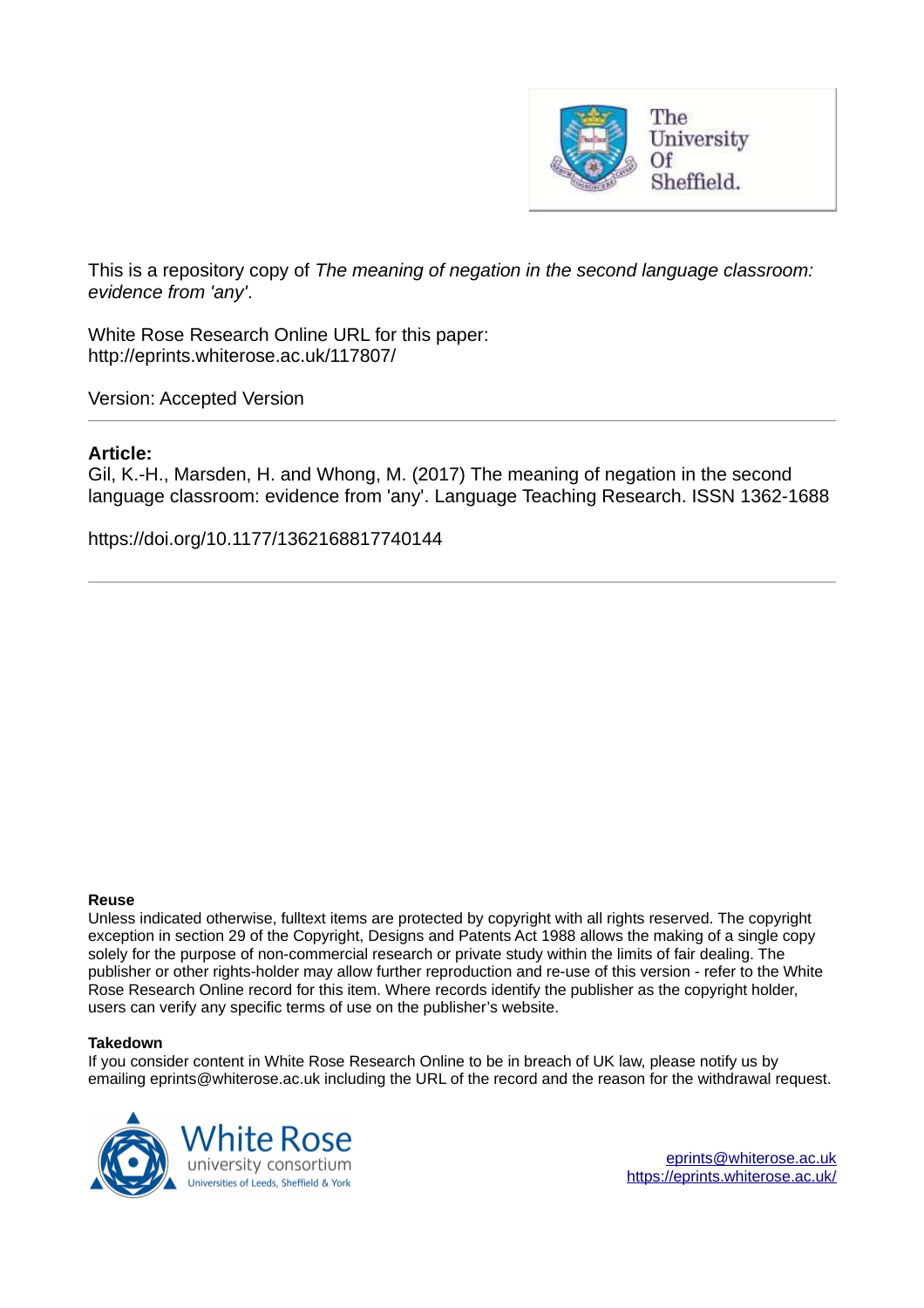#### **The meaning of negation in the second language classroom: evidence from** *any*

# **Abstract**

This paper brings together an experimental study involving L2 knowledge of negation in English and an analysis of how English language textbooks treat negation, in order to consider whether textbook explanations of negation could better exploit linguistic insights into negation. We focus on the English negative polarity item *any*, whose distribution is contingent on negation, whether through the explicit negator *not* or through lexical semantic negators (e.g., *hardly*). Our experiment compares Chinese‐ speaking learners with existing data from Arabic‐speaking learners, finding lower accuracy on *any* with lexical semantic negators in both groups. Our textbook analysis reveals an approach to negation that is limited to form, focusing on the explicit negator *not* without explicit treatment of other types of negation*.* We propose that emphasising the meaning of negation, with explicit treatment of the full range of negative forms could facilitate more complete acquisition across a range of grammatical properties where negation plays a role.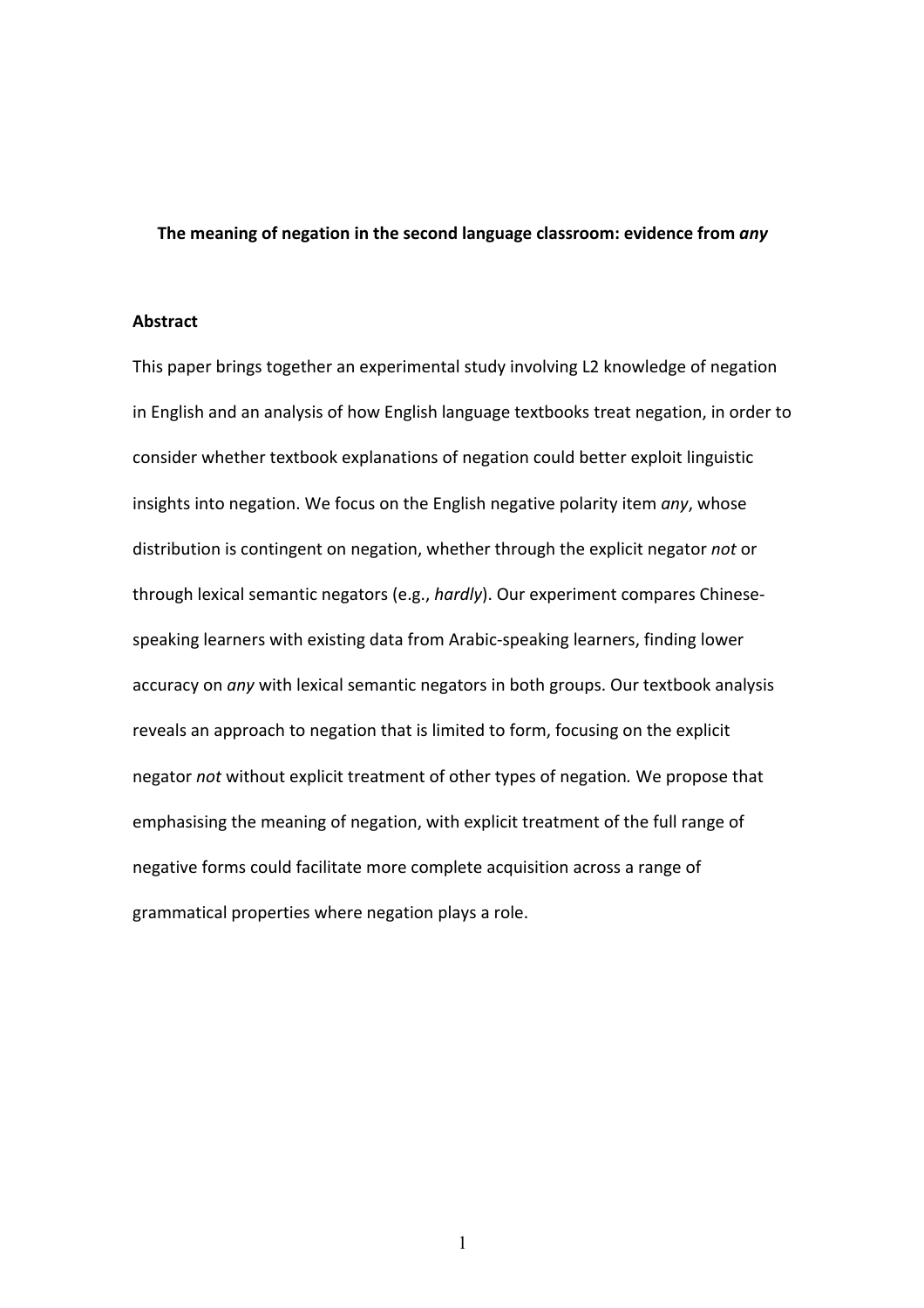# **Introduction**

Negation is an essential part of everyday communication. It is 'what makes us human, imbuing us with the capacity to deny, to contradict' (Horn, 2011, p.1). In his linguistic typology of negation, Dahl (1979) observes substantial cross‐linguistic evidence to suggest that grammatical negation is a universal category. This universal category finds expression in a range of linguistic forms. In English it can be expressed with a morphologically explicit negator, *not*, or with other implicitly negative words, such as *hardly* and *deny.* In addition to being universal, negation has grammatical significance that dictates the distribution of a range of grammatical expressions, including the quantifier *any.* 1

- (1) John did not eat anything for lunch. (Cf. \*John ate anything for lunch.)
- (2) Mary hardly touched any food at dinner. (Cf. \*Mary touched any food at dinner.)

In (1) and (2), the presence of negation licenses *any* as long as *any* appears under the scope of negation. Notice that in syntactic terms, the explicit negative expression *not*  and the implicitly negative lexical item *hardly* do not differ: both license *any*, which, due to its sensitivity to negation, is referred to as a Negative Polarity Item (NPI).

l.

 $<sup>1</sup>$  Asterisks  $*$  indicate ungrammaticality.</sup>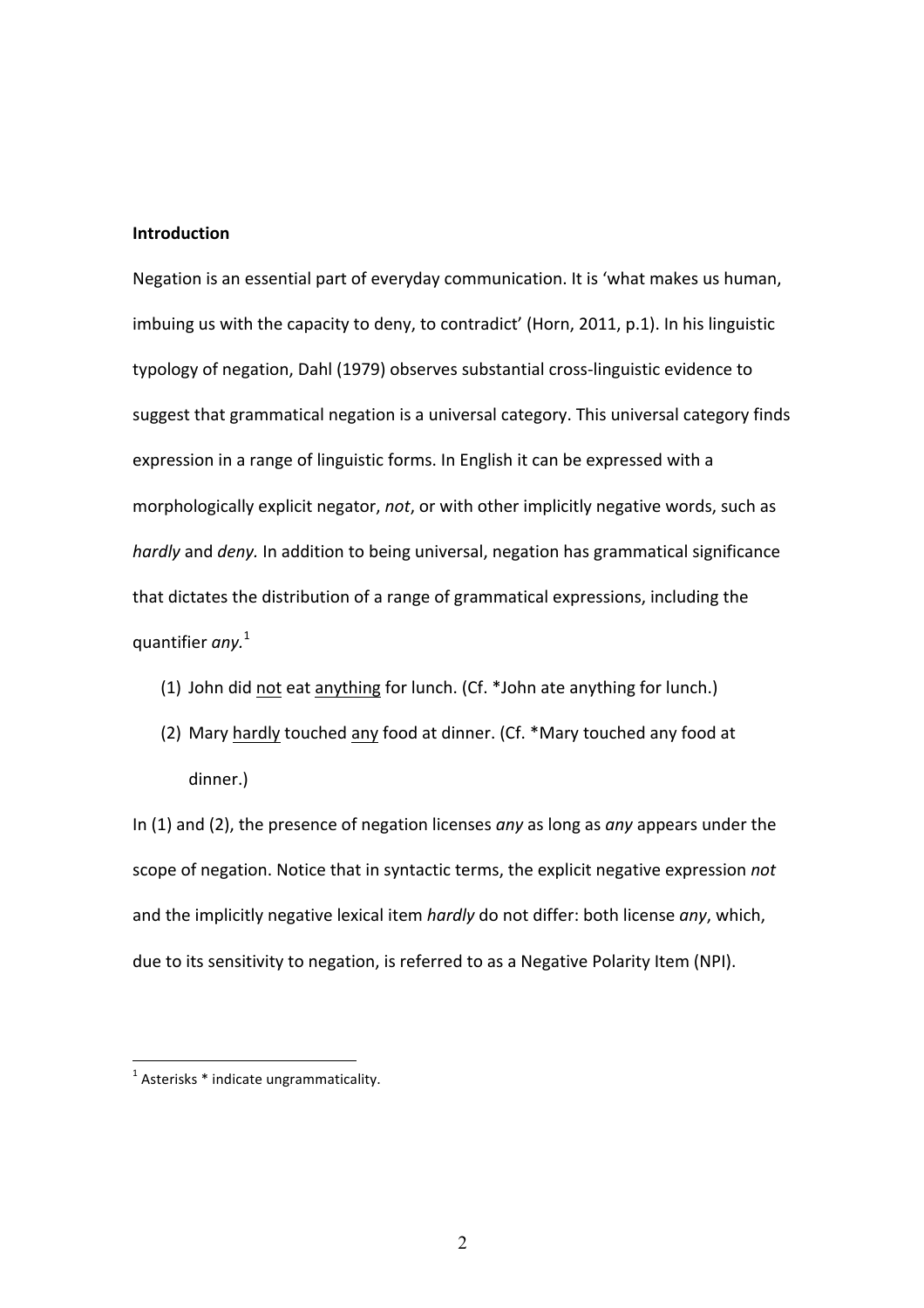Early acquisition research on negation was limited to research on the explicit negator *not*, with a large body of research showing that development of negation goes through systematic stages as evidenced through word order placement of the explicit negator (e.g., Bellugi, 1967; Hyams 1986 for first language acquisition; Cancino, Rosansky & Schumann, 1978; Wode, 1981 for second language acquisition).

Little subsequent acquisition research has focused on negation. Our own recent research on NPI *any* in second language acquisition, contrasts knowledge of the properties of the explicit negator *not* with that of lexical items that are implicitly negative (Marsden, Whong & Gil, 2017). Briefly (with detail to follow in the next section), this research reveals that the acquisition of the NPI-licensing ability of the two types of negator does not proceed in parallel for second language learners. Our attempts to make sense of this finding left us wondering what classroom learners are taught about negation. After all, there is ample research that shows the benefit of explicit grammar instruction for language learning (Norris & Ortega, 2000, 2001; Mackey & Goo, 2007; Spada & Tomita, 2010). However, we were unable to find any research on the effectiveness of teaching English negation specifically. Our study (Marsden et al., 2017) found the most robust knowledge of *any* in those contexts that are typically presented in textbook explanations of *any*, which invariably refer to the use of *any* in sentences negated with *not*, and in questions. A goal of the present paper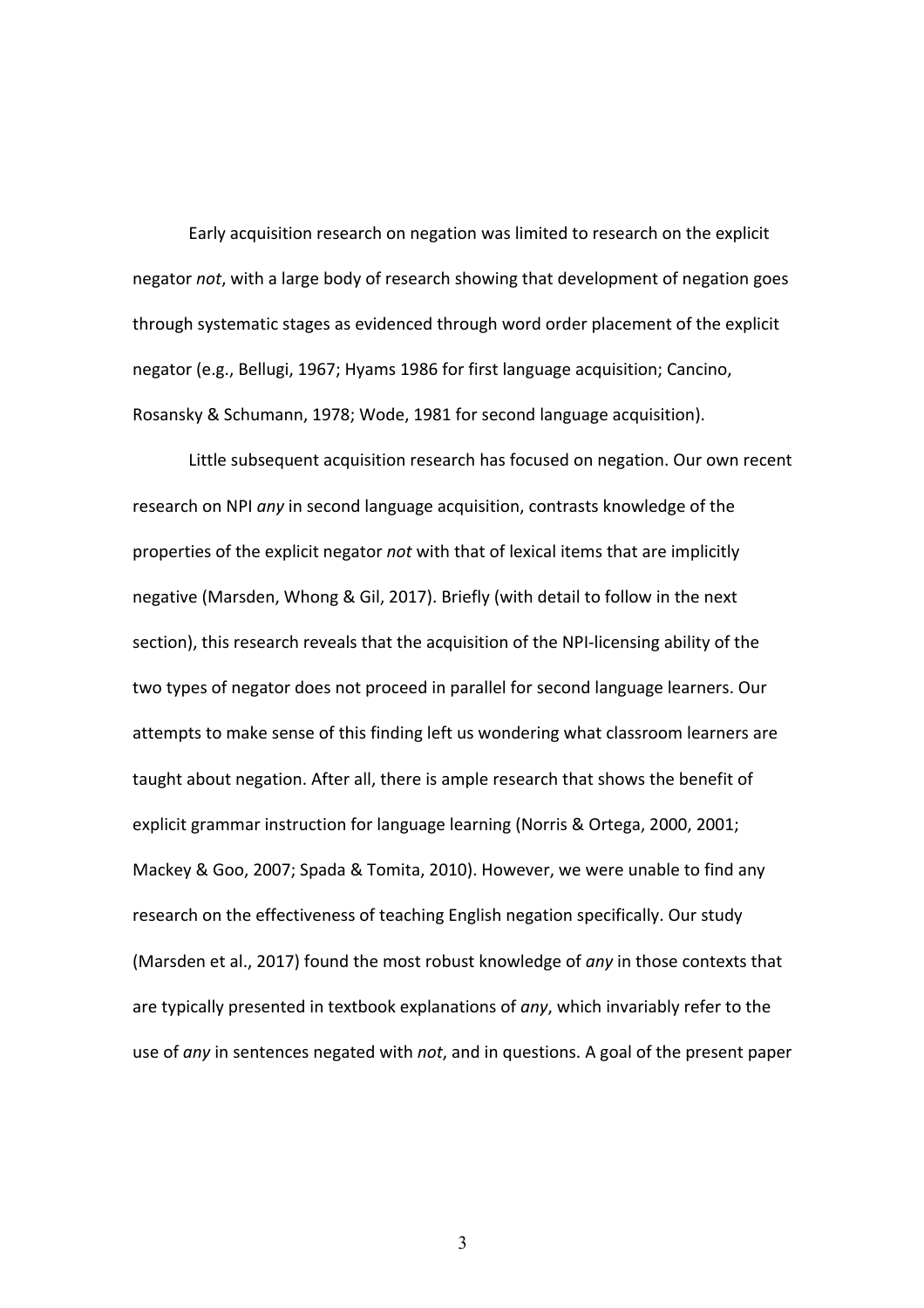is to look at the presentation of negation in English language textbooks more broadly, including both explicit negation and lexical semantic negation, and their relationship with *any*, in order to better evaluate the relationship between textbook explanations and learner knowledge of negation. Moreover, because the research reported in Marsden et al. (2017) was limited to a linguistically homogeneous set of native Arabic speakers, this paper also expands that research to present data collected using the same instrument (an acceptability judgement task: AJT), but from speakers of English whose L1 is typologically different from Arabic. This allows us to determine whether the initial findings were specific to Arabic speakers or more generalizable.

Admittedly, language teaching depends on a much wider range of factors than teaching materials, including social and political context, pedagogical approaches, and cognitive constraints on language development. Within the latter category, the approach to second language acquisition that assumes a formal, generative linguistic orientation to the properties of language has, in the bulk of its research, abstracted away from the language classroom. This paper belongs to the line of enquiry within formal generative second language acquisition (GenSLA), in which researchers engage in research on and in the language classroom (Whong et al., 2013). It differs from the large body of research on explicit instruction (e.g. Norris & Ortega, 2000, 2001) by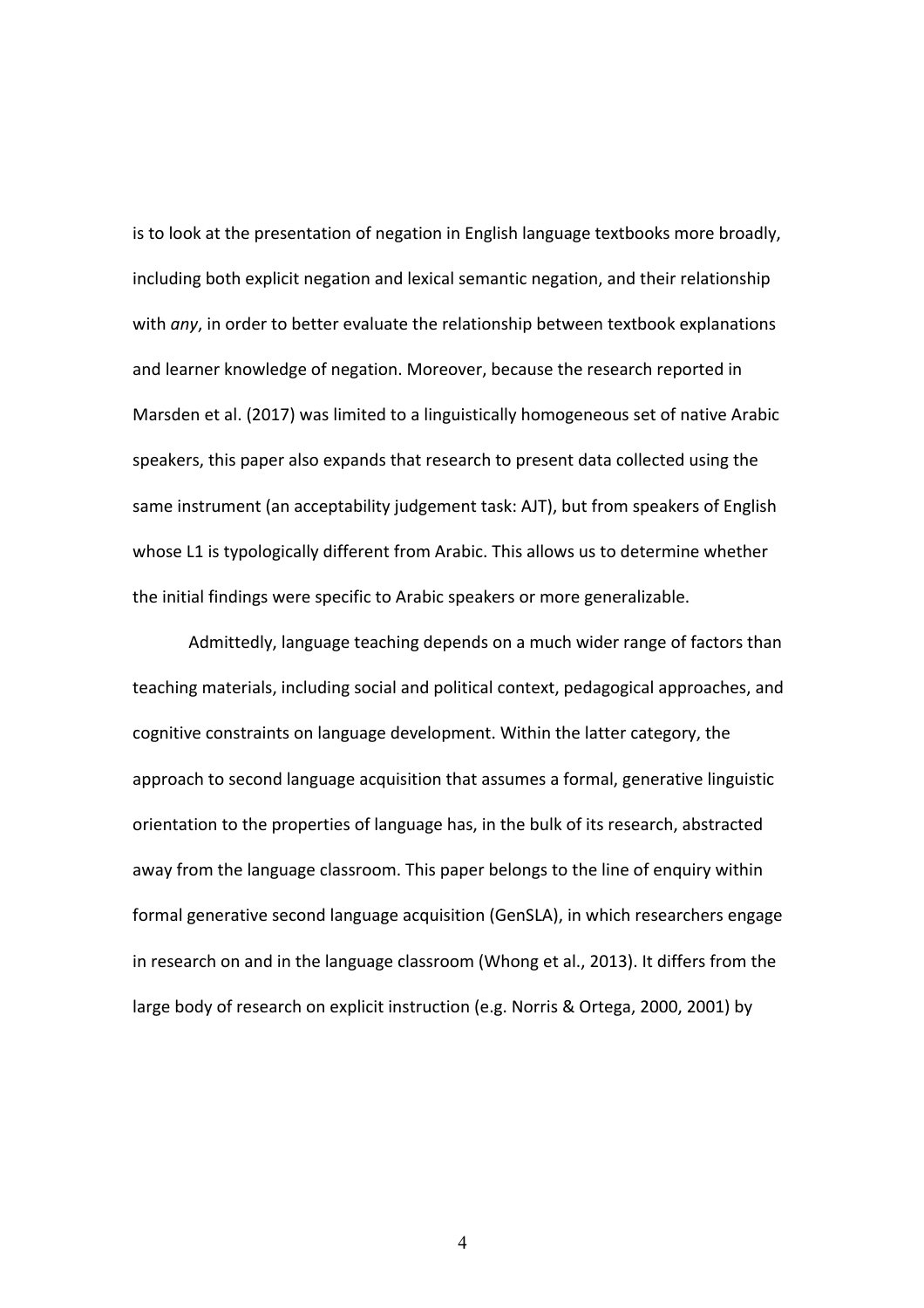taking into account the nature of particular linguistic properties of language,<sup>2</sup> rather than focusing on the way language has been taught. This study is part of a larger project that explores the relationship between learner performance on a given linguistic property and corresponding rules (if any) given in pedagogical grammars. Negation and the NPI *any* were chosen because the full range of contexts where *any* can and cannot be used is wider than what is covered by the generalized grammatical rule in pedagogical grammars. This allows for investigation of the development of L2 knowledge in terms of what is explicitly presented and what goes beyond explicit exposure.

The goal of the paper is thus to bring together experimental data on L2 knowledge of negation and survey data on the presentation of negation in English language textbooks, in order to consider whether the latter shed light on the former, and whether textbook explanations make optimal use of linguistic insights into negation. We begin by illustrating the linguistic properties of *any*, showing how they are inherently tied to grammatical properties of negation. This is followed by an overview of Arabic‐speaking learners' knowledge of the NPI *any* (Marsden et al., 2017), followed by new data on Chinese‐speaking learners' knowledge of *any*, and an analysis of the presentation of negation and *any* in English language textbooks. We bring the

l.

<sup>&</sup>lt;sup>2</sup> See Whong et al. (2014) for a criticism of the conceptualization of linguistic properties in the metaanalysis by Spada and Tomita (2010).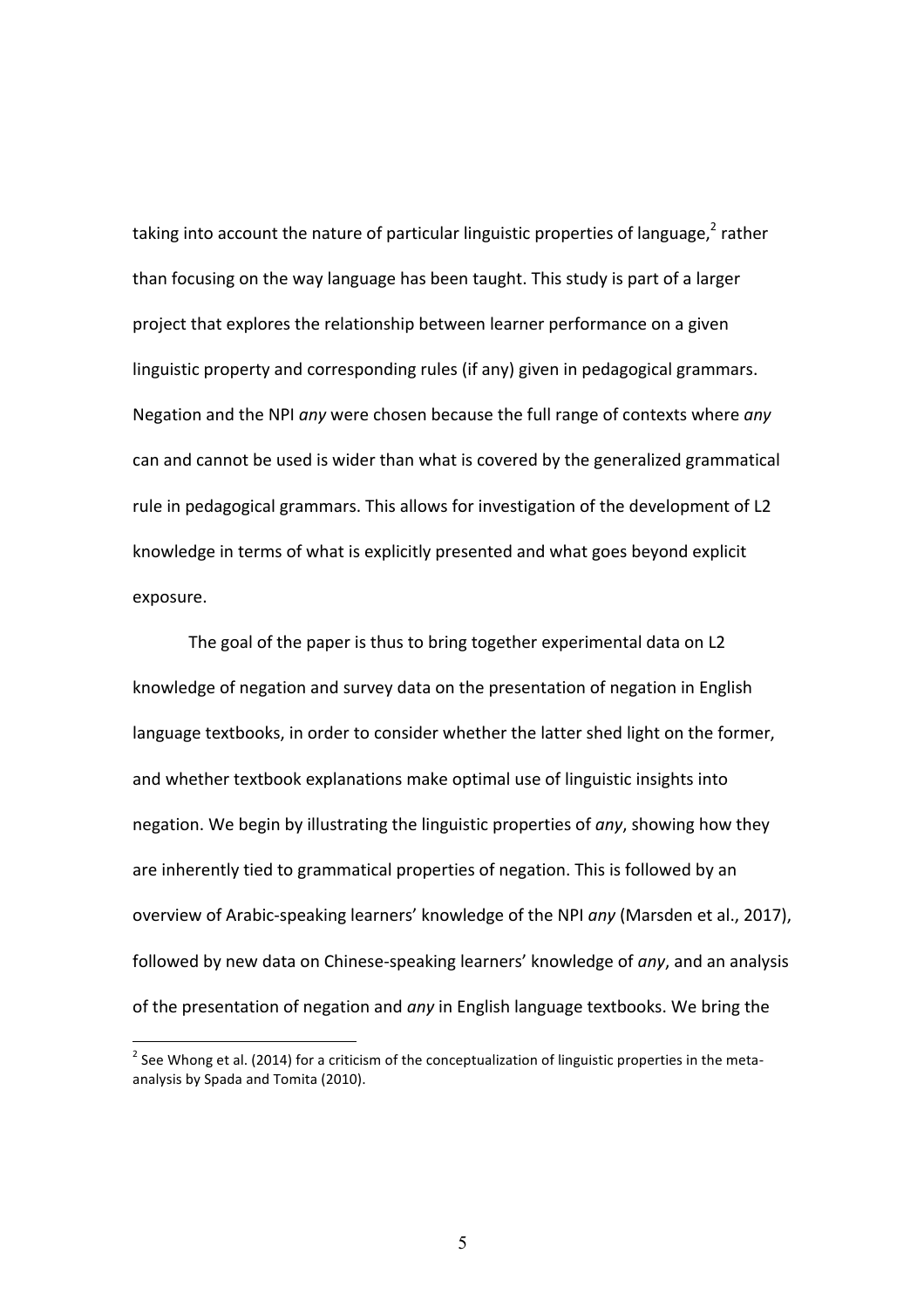two sets of findings together in a discussion that considers implications for classroom teaching.

#### **Background Research**

l.

# *Linguistic properties of 'any' and negation in English*

Negative polarity items— i.e. expressions whose distribution is limited to some sort of negative environment—are crosslinguistically widespread. NPI *any,* in English*,* has seen much attention from linguists in order to capture the precise nature of the licensing condition for NPIs. Referred to as downward entailment (von Fintel, 1999; Ladusaw, 1980a, 1980b, 1996; among others), the licensing condition, simply put, is that English NPIs must occur under the scope of negation. $3$  This condition leads to the following contrast in grammaticality:

- (3) John did not eat any cake at the party.
- (4) \*Anyone did not eat a cake at the party.

<sup>&</sup>lt;sup>3</sup> The scope relation depends on the linguistic notion of c-command: A is under the scope of B if A is ccommanded by B, where "c-commanded by" means A is dominated by a sister constituent of B. This explains away the ungrammaticality of (4): *any,* appearing in the subject position, is not c‐commanded by not, and is therefore outside the scope of negation (See Carnie (2013) for c-command (pp. 127-128) and scope and c‐command (pp. 402‐403).)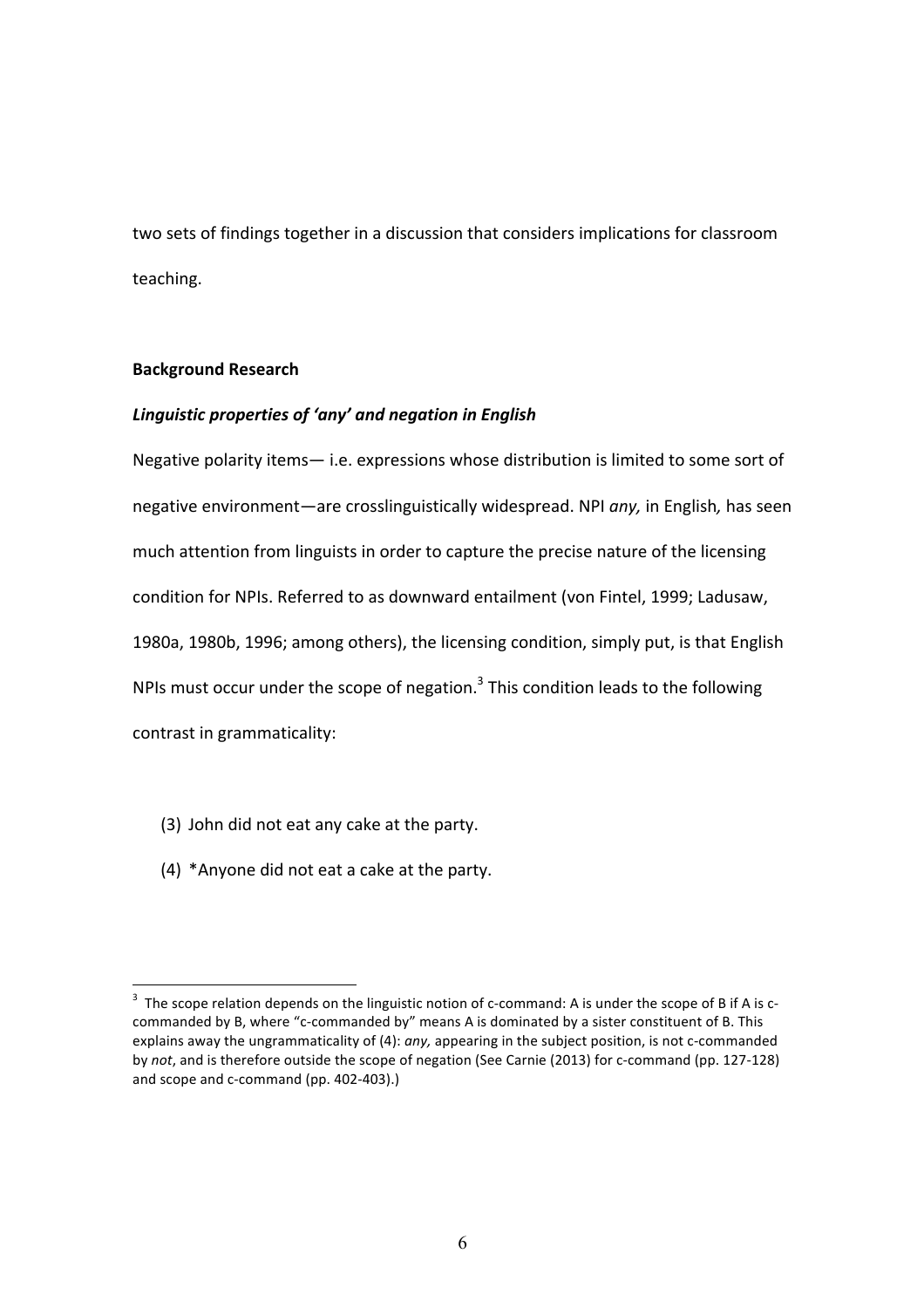In (3) *any* occurs under the scope of the negative operator, *not*, whereas (4) is ungrammatical because *anyone,* in subject position, occurs outside the scope of negation. As already mentioned, the negative licensor of *any* is not limited to the explicit negator *not*. Negative factive verbs, which entail a negative pragmatic inference (e.g., *regret, deny*), can also license *any* (5a) (Xiang, Grove & Giannakidou, 2015), as can negative adverbs (e.g., *hardly*, *seldom*) (6a).

(5) a. John regrets that he ate anything at the party.

John wishes that he had *not* eaten anything at the party.

- b. \*John thinks that he ate anything at the party
- (6) a. John hardly ate anything at the party
	- b. \*John probably ate anything at the party.

Though the semantically negative factive verb *regret* (5a), does not include the explicit negator, *not*, it triggers negative inference over the embedded clause, thereby licensing *any.* In contrast, non‐factive verbs such as *think* (5b), lacking negative entailment, cannot license *any*. Similarly, adverbs such as *hardly* (5a) also behave like *not* in terms of licensing *any*. In contrast, possibility adverbs without a negative component, such as *probably* (6b), do not license *any*. We will refer to negative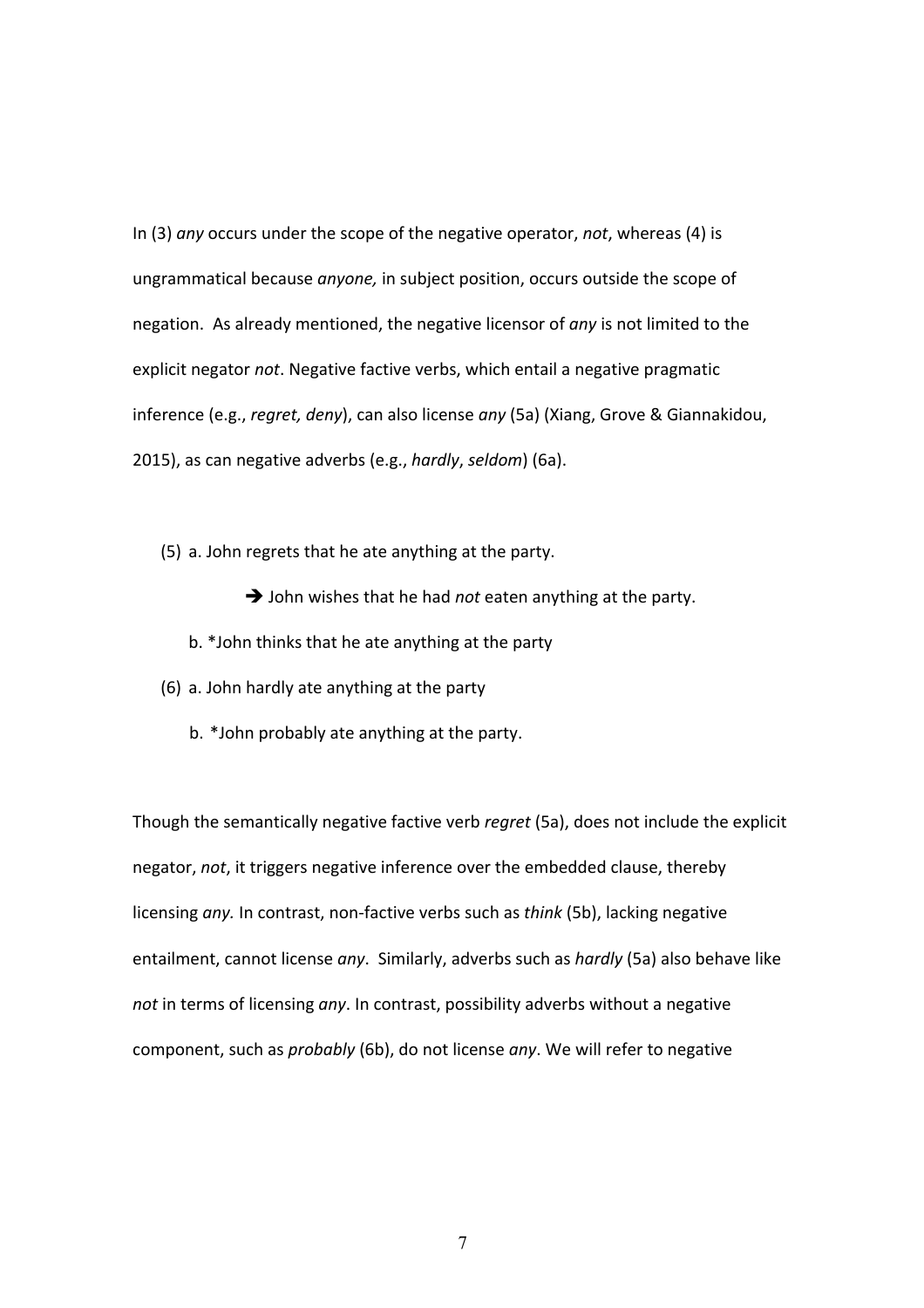expressions such as those in (5a) and (6a) as lexical semantic negation, in contrast with *not*, explicit negation, from here on.

It is worth pointing out that *any* is not just limited to negative environments; it is sensitive within a wider environment to non‐veridical contexts (Giannakidou, 1998, 2001; Zwarts, 1996). Non‐veridical contexts are sentences in which the semantic proposition does not correspond to an actual event. For instance, *any* is possible in questions (7), but not affirmative declarative sentences (8):

- (7) Did John know anyone at the party?
- (8) \*John knew anyone at the party

l.

The term "affective polarity item" is given to *any* as a superordinate term to characterize the wider distributional properties of *any.*<sup>4</sup>

Syntactic accounts of the distribution of *any* (and other affective polarity items) appeal to the syntactic notion of feature agreement (Chomsky, 1995; see Adger (2005) for an accessible account), whereby a syntactic feature, or set of features, borne by the item is licensed by a corresponding feature borne by a syntactic operator within

<sup>4</sup> In the other subtype of the affective polarity item *any,* "free choice" *any*, as in *Anybody can come to the party*, *any(body)* has the sense of 'everybody', unlike in examples (1‐8) where *any* receives the existential reading 'some…'. We do not consider free choice *any* in this paper*,* because its distribution is not sensitive to negation.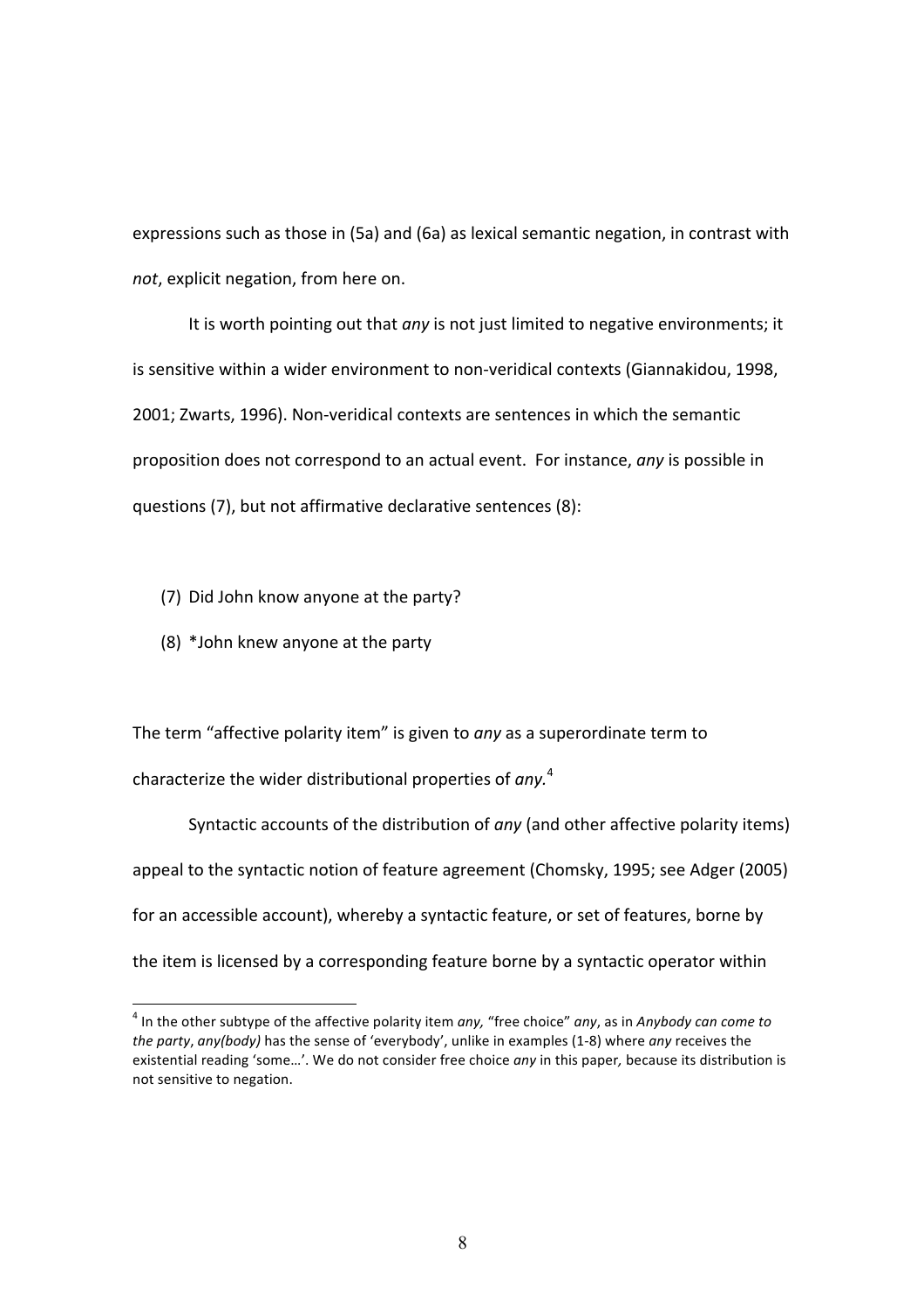the clause. We will refer to the relevant feature on *any* as an NPI feature in this paper (as proposed by Szabolcsi (2004). Gil & Marsden (2013) and Tubau (2008) make similar proposals that appeal to a nonveridical feature or a polarity feature, respectively). Simply, the NPI feature of *any* is licensed by a negative operator that is introduced into the clause by a negator—whether an explicit or an implicit negator. In terms of acquisition, to acquire the distribution of *any*, a learner must (unconsciously) create a representation of *any* that bears the NPI feature and match the corresponding licensing feature borne by negation in the sentence in order to establish the dependency relationship between the two.

Among the properties of *any* presented above*,* it is the negation‐related properties shown in (3–6) that we focus on in our experiment, with the environments illustrated in (7–8) serving as control properties for comparison with the negative environments. In the next sub-section, we outline the findings of the study of Arabicspeaking learners (Marsden et al., 2017).

#### *L2 knowledge of 'any' by Arabic speaking learners of English*

Marsden et al. (2017) investigated L2 knowledge of *any* by Najdi‐Saudi Arabic‐speaking learners of English (henceforth Arabic speakers), asking to what extent L2 learner knowledge of where *any* can and cannot occur reflects elements of the input learners receive, including grammar explanations in textbooks. Marsden et al. noted that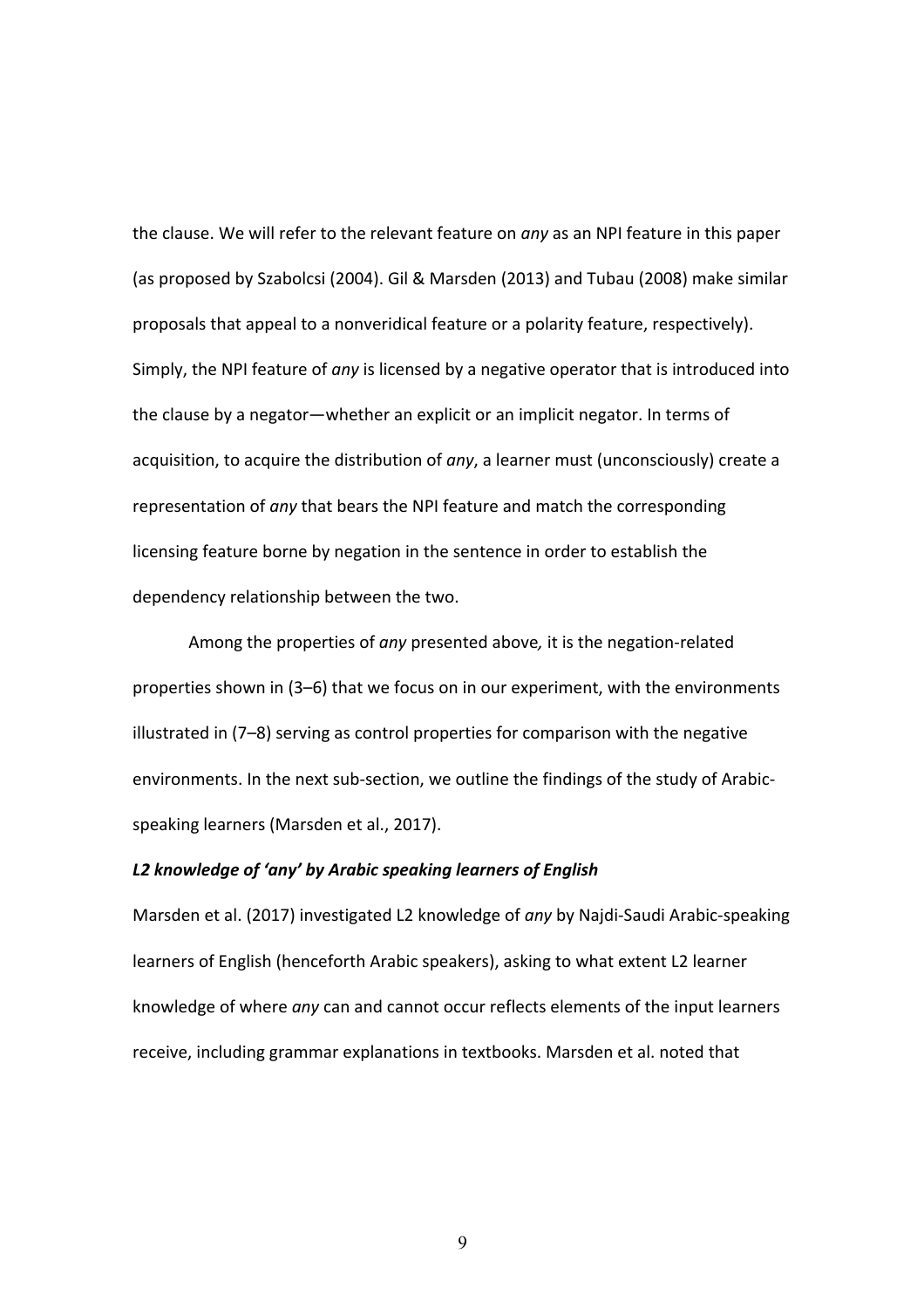textbooks typically include a rule to the effect that *any* is used in negated sentences and questions. The test instrument, a paced AJT detailed in the following section, was designed to explore the development of L2 knowledge of the distribution of *any* in three categories defined in relation to potential input: those that are covered by the typical textbook rule (negation by *not*, and questions), those that are not covered by the rule but may be observable in incidental input (such as *any* licensed by implicitly negative verbs and adverbs, as in (5a) and (6a)), and those that are "unobservable" due to falling outside textbook explanations and to being ungrammatical hence not present in incidental input (such as the ungrammaticality of *any* following a nonfactive verb (5b) or a possibility adverb (6b)).

Findings were reported from 86 L2 speakers, divided into three proficiency groups (low intermediate, n=28; high intermediate, n=33; and advanced, n=25) on the basis of a cloze test. On *any* in environments that are explicitly captured by the grammatical rule (negated sentences and questions), the L2 speakers at all proficiency levels showed clear target‐like performance. For environments not captured by the pedagogical rule, rates of target‐like performance were much lower in general. However, there was clear evidence of the emergence of target‐like knowledge in the advanced group, even on the unobservable properties of *any* (i.e., ungrammatical instances of *any*)*.* Moreover, 15 of the 86 participants (10 in the advanced group) were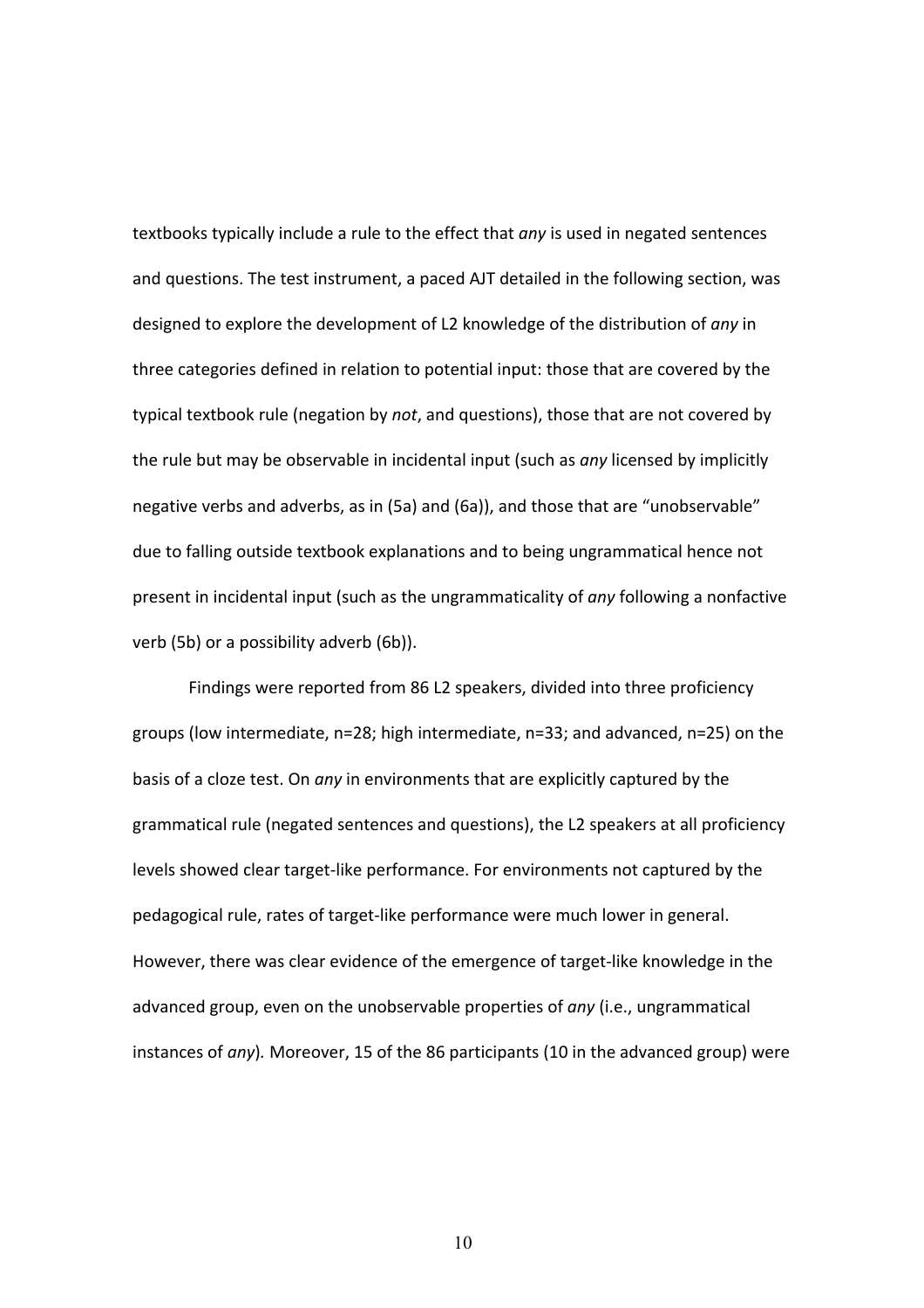consistently accurate in accepting grammatical and rejecting ungrammatical items of all types. At the same time, the results gave us no reason to suspect an L1 effect: the Arabic NPI equivalent of *any* has a largely similar distribution to English *any*, yet there was apparently no facilitative effect.

In addition to the AJT, Marsden et al. included a question about participants' conscious knowledge of pedagogical rules for *any*. The majority (78%) wrote that they did not know of a rule. Among those who claimed to know a rule, 10% referred to negation and questions, while 12% proposed irrelevant and sometimes wrong factors, such as the (in)compatibility of *any* with count/uncountable nouns, or categorical collocation rules (e.g., '*any* is an adverb, so it comes after verbs').

Putting these results together, Marsden et al. (2017) support the view that while the learners' performance is compatible with an effect of the pedagogical rule, retaining the rule in memory does not appear to affect the ability to respond correctly in corresponding contexts (i.e., learners had the highest rates of target‐like judgements on *any* in negated sentences and questions even though they couldn't articulate a pedagogical rule that refers to *any* in these contexts). At the same time, the paper contends that it is possible to acquire knowledge of properties of *any* that are not captured in pedagogical rules, and not even observable.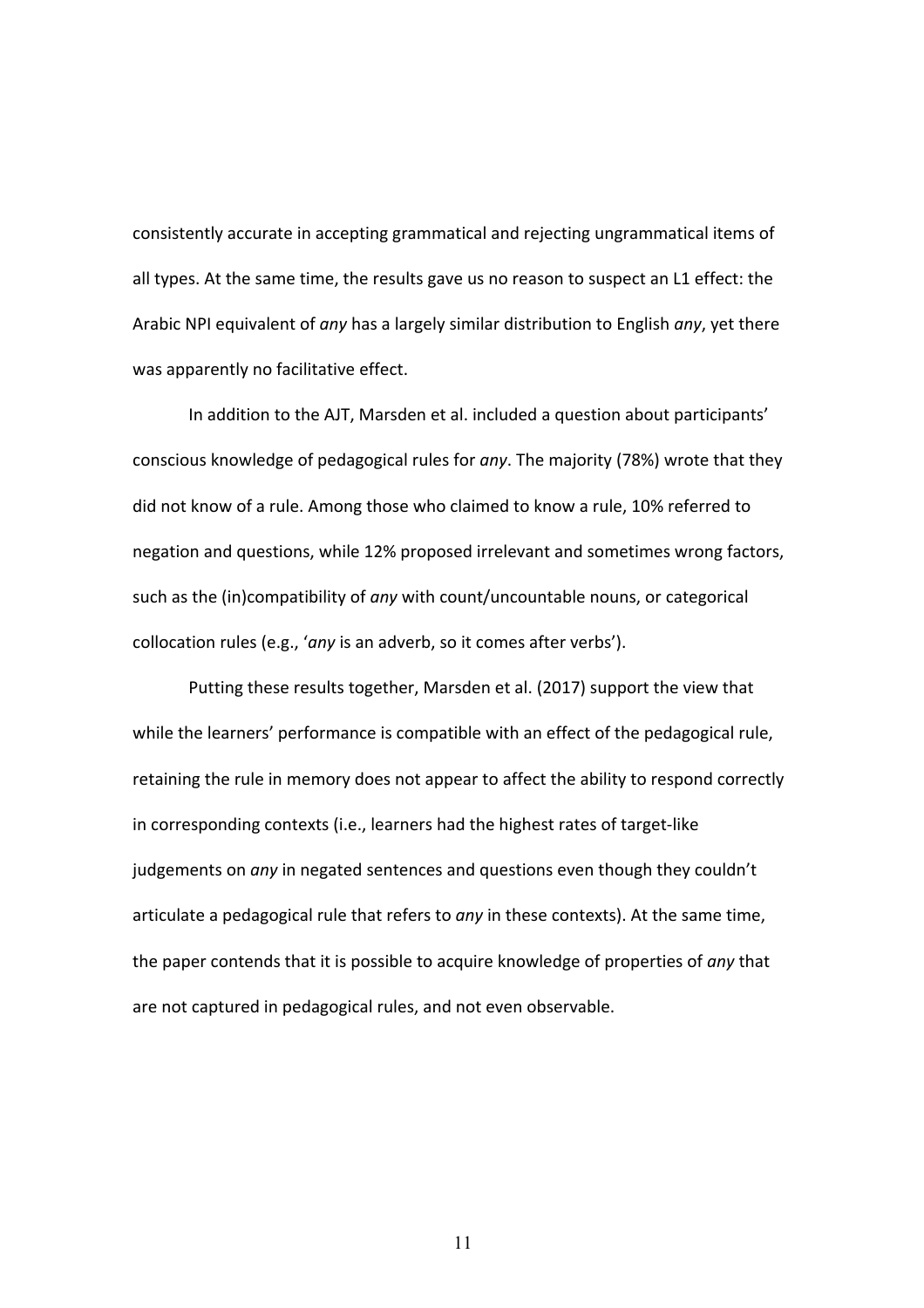Though we were not testing for L1 influence in Marsden et al., we also had no way of ruling it out. The next section reports on an additional study using the same AJT, but with Chinese‐speaking learners, to consider whether a learner group whose L1 is typologically unrelated to Arabic, is equally impervious to L1 transfer effects, and rather, equally prone to higher accuracy with explicit negation than lexical semantic negation.

#### **The experimental study of Chinese‐speaking learners of English**

Chinese also has NPIs; those that correspond to English *any* are *renhe* and wh*‐* quantifiers (e.g., *shenme*, which means 'what', 'anything', or 'something' depending on the grammatical environment)*.* The distribution of these NPIs is broadly similar to English *any* but with some notable differences. In terms of the similarities, following Cheng and Giannakidou (2013) and Wang (1993), among others, Chinese NPIs can occur under the scope of explicit negators (cf. grammatical in (3) but ungrammatical in (4)). They can also occur in questions (cf. (7)) but not in affirmative declaratives (cf. (8)). It is in lexical semantic negator contexts (equivalents of (5) and (6)), that they display subtle differences from English. Chinese *renhe* behaves similarly to *any* with semantically negative adverbs, but not with negative factive verbs such as *houhui*  'regret', which do not license *renhe* (Li, 1992; Wang and Hsieh, 1996). Chinese *wh*‐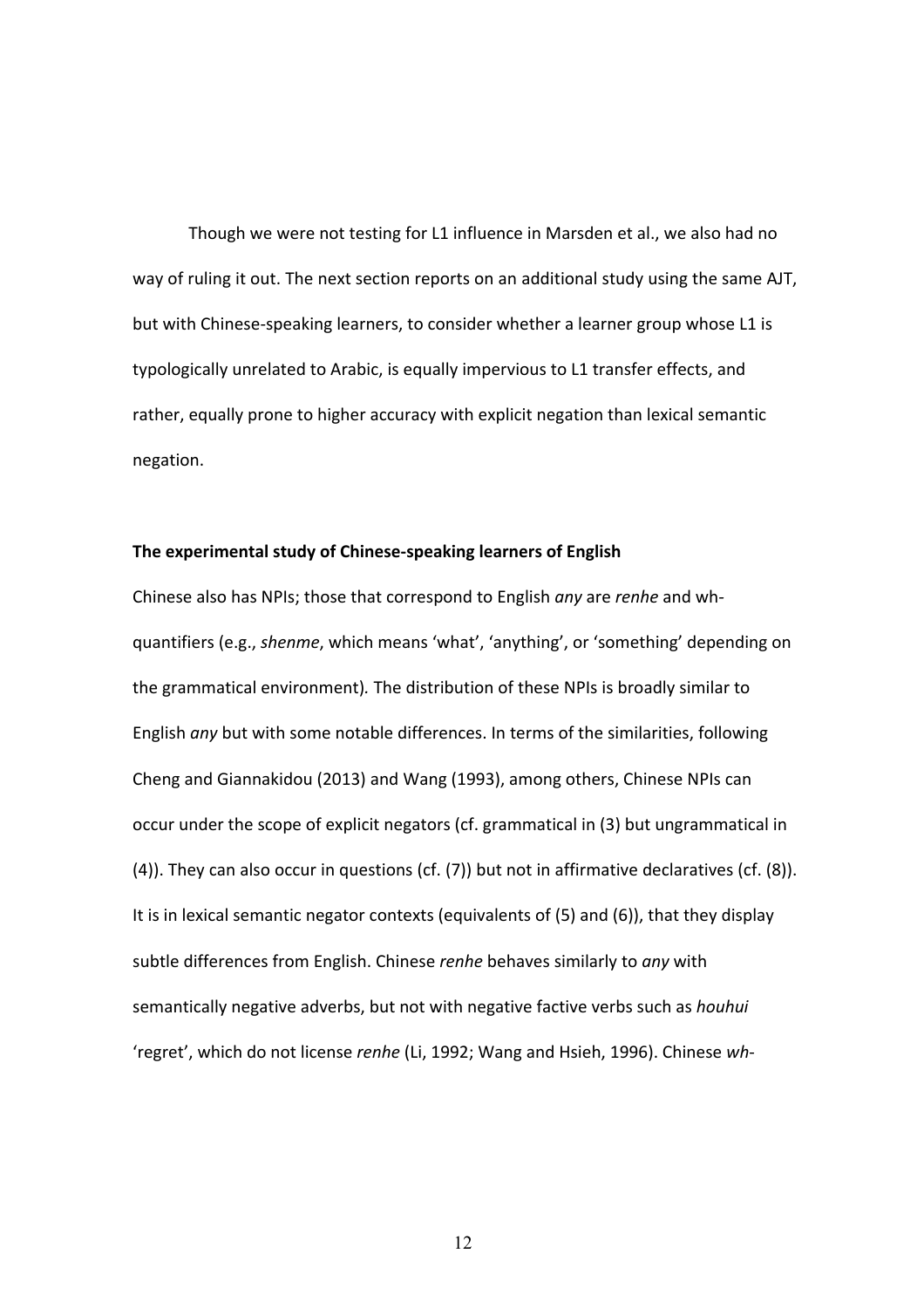quantifiers are also not licensed by negative factive verbs, but they differ from *renhe* and from English *any* in that they can occur after possibility adverbs (Li, 1992; Wang and Hsieh, 1996). Table 1 provides a summary of the distributions of English *any* and Chinese *renhe* and wh‐quantifiers, in relation to the environments to be investigated.

Table 1

While Table 1 shows much cross-linguisitic similarity (indicated by the grey cells), the main difference between English and Chinese concerns negative factives (e.g., *regret*): these verbs license *any* in English but do not license either Chinese NPI. Thus, L1 transfer could lead to rejection of *any* following such lexically negative English verbs. Moreover, as seen from the results of the Arabic speakers in the previous study, licensing of *any* by lexically negative words proved difficult even when the L1 and L2 behave similarly. Thus, non-target-like judgements may be expected for the Chinesespeaking learners particularly in the negative factive condition.

# *Participants*

Twenty‐three L1‐Chinese speakers of English participated in the experiment. All were masters‐level students at the start of their masters programme at a UK University. They reported IELTS scores of 6–7.5 (mean: 6.7), which classes them as "competent"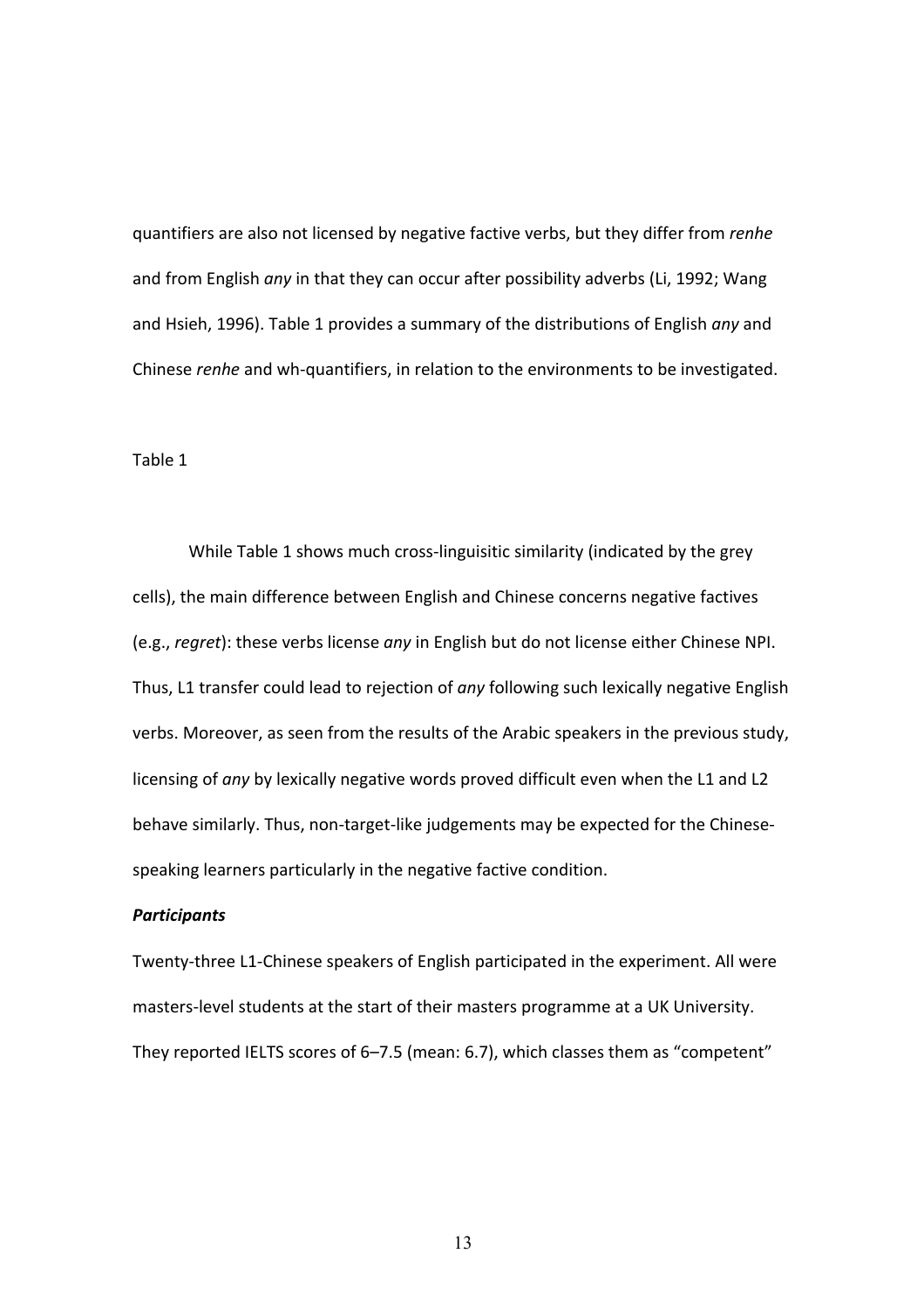or "good" users of English (IELTS, 2017). Prior to testing, they had lived in the UK for between 1 and 10 months.

A control group of monolingual native English speakers ( $n = 15$ ) also participated in Marsden et al. (2017), and is reported here for comparison.

#### *Task design*

The data collection instrument was the same paced AJT used in Marsden et al. (2017). The AJT method was selected because it allows investigation of what learners' grammars *disallow* in addition to what they allow, thus allowing us to examine learner knowledge of where *any* is ungrammatical. Paced AJTs, which force rapid judgements based on first impressions, have been argued to provide a measure of learners' unconscious linguistic knowledge (e.g., Bowles, 2011; Ellis, 2005; Han & Ellis 1998) even though metalinguistic engagement is also required.

Four pairs of sentence types, each with a grammatical variant in which *any* is licensed, and an ungrammatical counterpart in which *any* is unlicensed resulted in eight sentence types, illustrated in Table 2.

**Table 2.**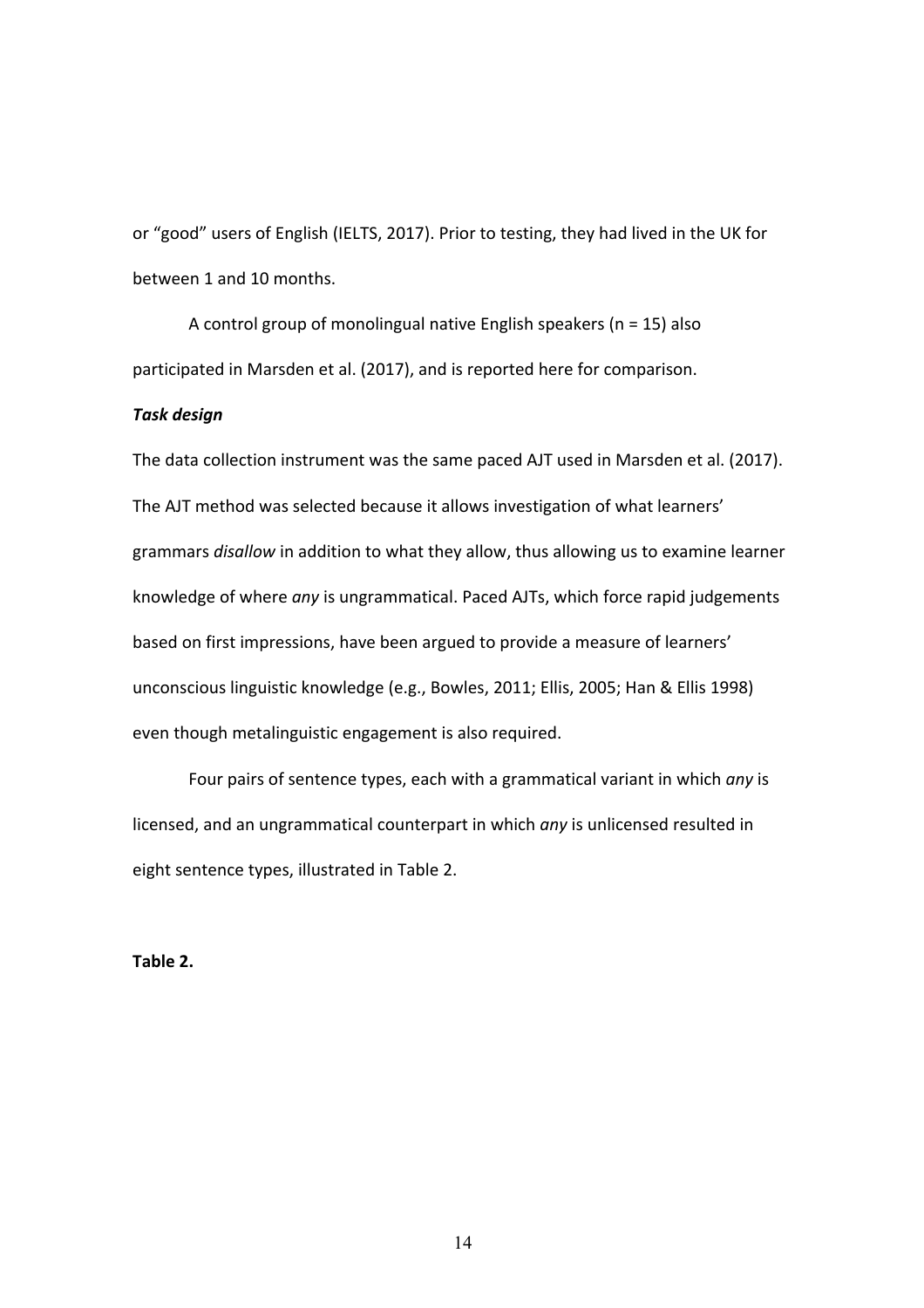Four tokens of each type meant 32 experimental items; 32 distractors (half (un)grammatical) were added to minimize participants' awareness of the focus of the experiment. Though not containing the word *any*, the distractors were similar in structure to the test types, exemplified as follows:

- (9) a. A king never carries his own luggage.
	- b. She often watched movies.
	- c. \*Do you play often tennis in the summer?
	- d. \*I'm sorry that I was late tomorrow.

Eight grammatical and 8 ungrammatical distractors were designed to be relatively simple to judge, so that high accuracy on this set could be used as a measure of attention to task; participants scoring lower than 12 out of 16 across these items were excluded from analysis due to possible inattention to task.

The 64 test items were divided into two sets of 32, each containing 16 experimental and 16 distractor items, all evenly matched for grammatical and ungrammatical items. The test is archived in the IRIS database, www.irisdatabase.org. *Procedure*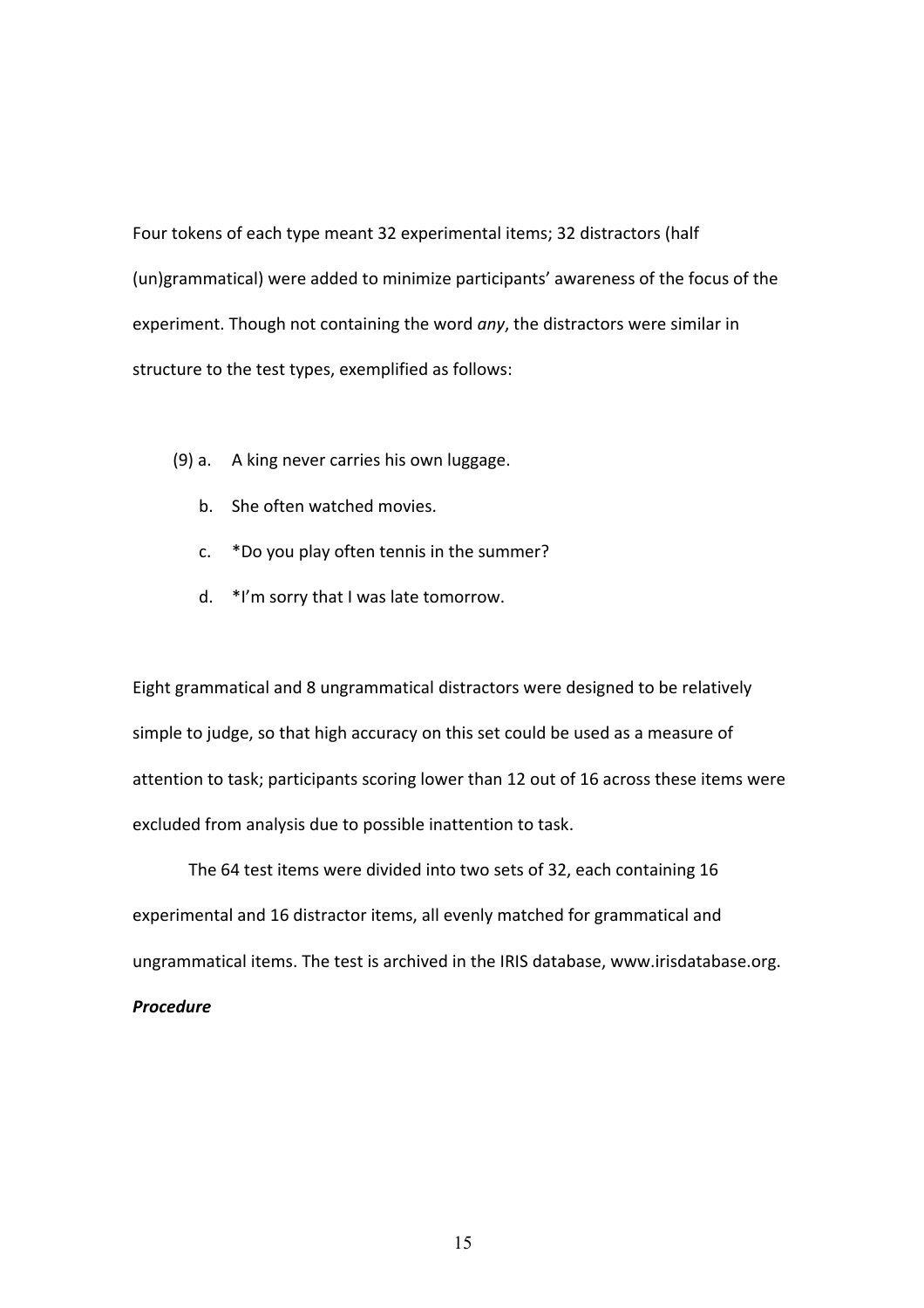Data collection took place as part of a research training class. Participants were given an information sheet about the study and signed a consent form if they wished to participate, with freedom to not take part or not submit their answer sheet if they chose.

Participants completed Set 1 of the AJT, followed by a break during which they completed a short questionnaire about their English learning history, and then Set 2. For the AJT, each test sentence was presented for 9 seconds on a screen at the front of the classroom, with an accompanying audio‐recording of each sentence. The audio‐ recordings were by a British English speaker, with prosody controlled to avoid focus on *any*. A paper answersheet provided the following options: ‐2, *I'm sure this is wrong*; ‐1, *I think this is wrong*; +1, *I think this is right*; and +2, *I'm sure this is right. Don't know or can't decide* was also available*.* The choice of a four‐point scale rather than a binary scale was to encourage responses from participants who avoid categorical judgements (following Sorace, 1996; Tsimpli & Dimitrakopoulou, 2007; among others). The test items themselves were not printed on the answer sheet.

#### *Scoring and Analysis*

An accuracy score out of 4 was calculated for each type, for each participant. For grammatical items, accuracy was defined as selection of +2 or +1, and for ungrammatical, –2 or –1. *Don't know* (n=7) and missing (n=1) responses made up 0.5%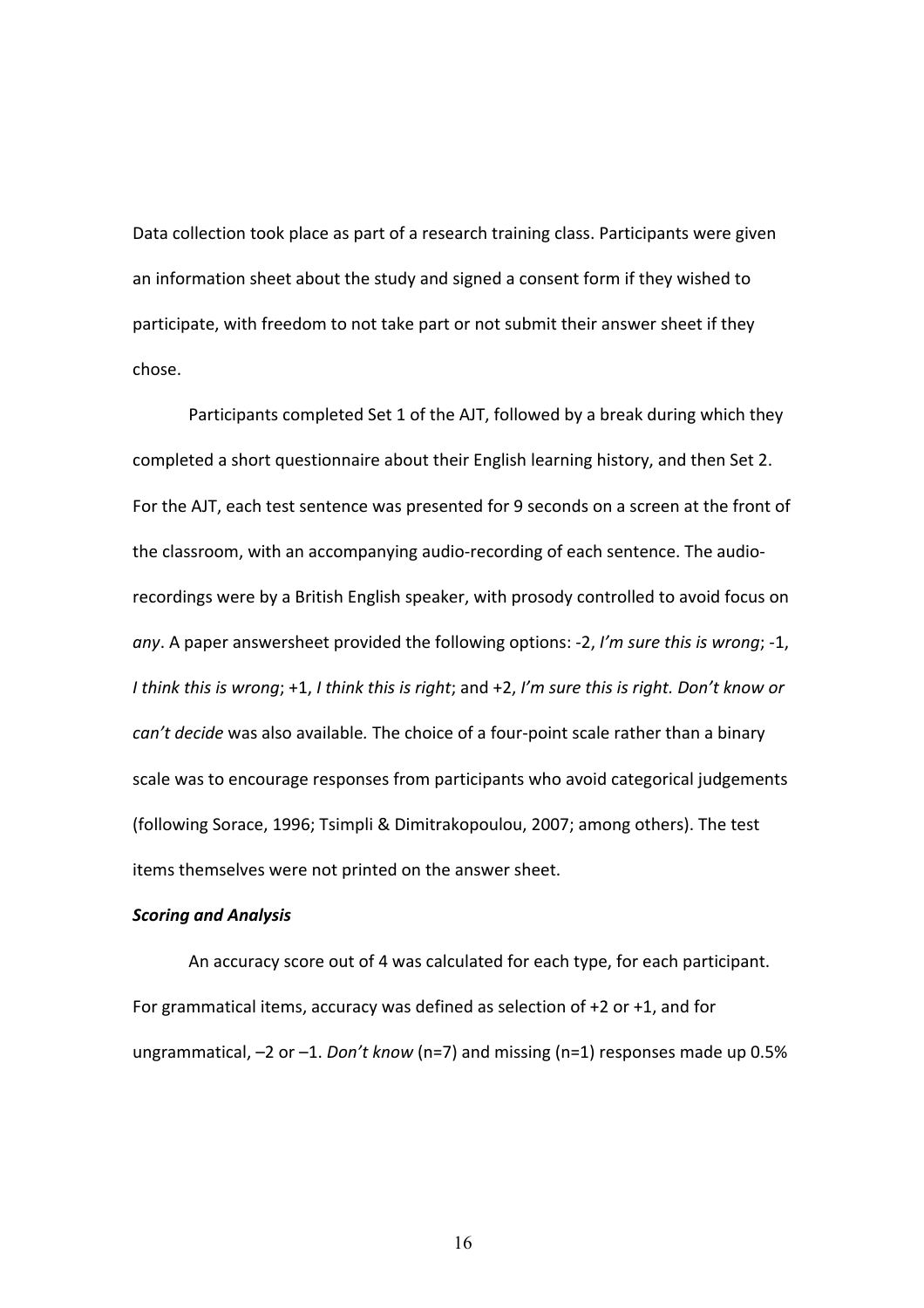of the responses counted as inaccurate (four of these, spread across four participants and four test items, were responses to experimental items). One participant was excluded at this point due to scoring lower than 12 out of 16 on the distractors designed to identify possible inattention, leaving 22 participants. Group mean accuracy scores were calculated for each type, and t-tests were run on each pair of types, to investigate identification of grammatical versus ungrammatical instances of *any*.

# *Results*

Mean accuracies for each type are presented in Table 3, alongside the scores of the L1 English control group and the "advanced" Arabic‐speaking group from Marsden et al. (2017). Note that we cannot claim that the Chinese‐speaking and Arabic‐speaking groups are of equivalent proficiency, because the English proficiency measures are different (IELTS scores for the Chinese group, cloze test scores for the Arabic group). We have selected the advanced Arabic‐speaking group for comparison, because the English teachers at the Saudi Arabian university where we collected data informed us that the more advanced students from the classes who participated in the study tend to get IELTS scores in the 6–7.5 range.

**Table 3.**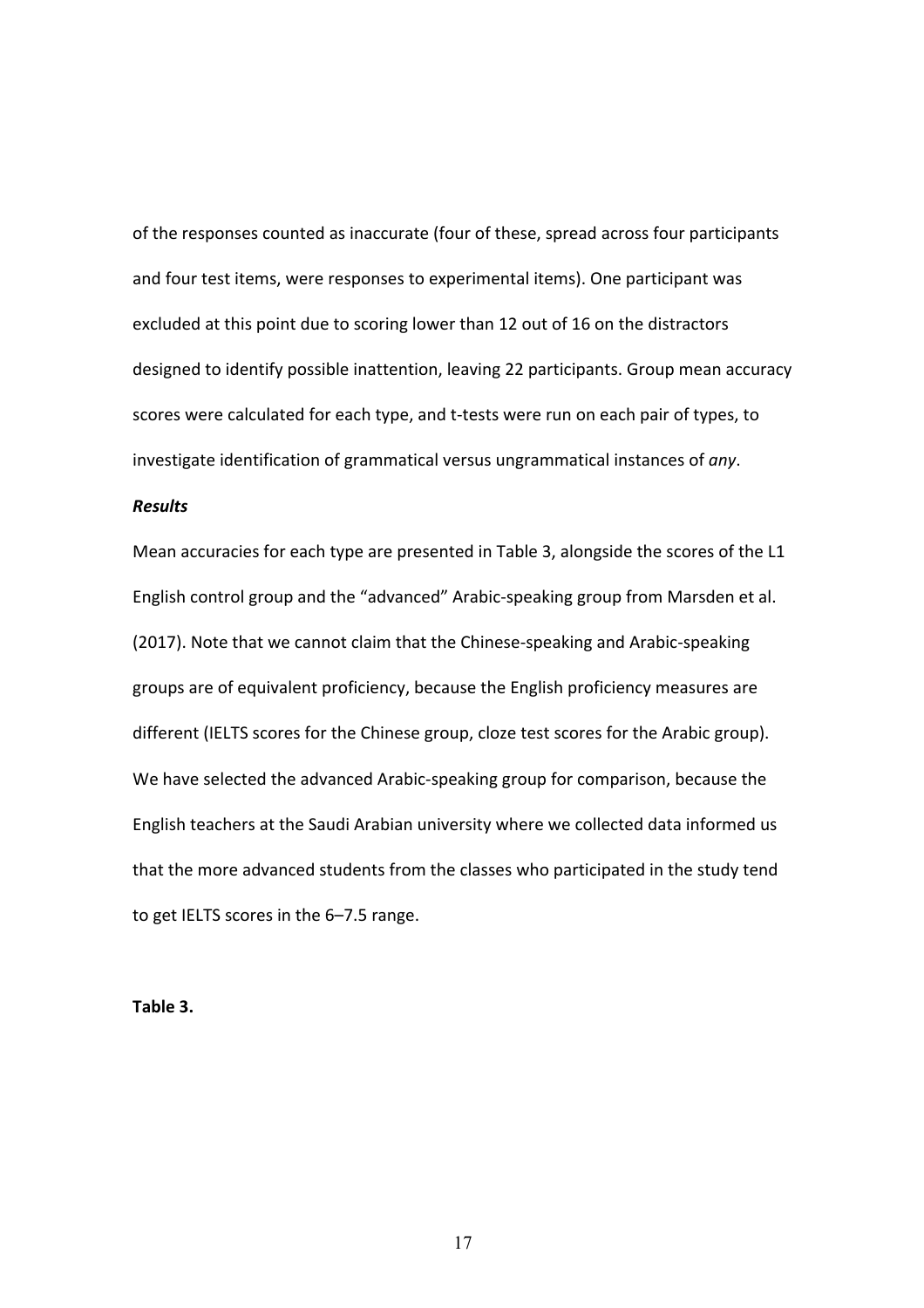Table 3 shows that the Chinese-speaking group obtains its highest accuracy scores (> 3.8 / 4) on the two grammatical types that are taught: 1G (*not …* NPI) and 4G (Question). Accuracy is also high (3.36 / 4) on the grammatical 3G Negative adverb type, but considerably lower on the remaining grammatical type, 2G Negative factive. Accuracy on all ungrammatical types is lower than on the corresponding grammatical types. T‐tests comparing each grammatical‐ungrammatical pair show that this is a significant difference, except on the comparison between 2G Negative factive and 2U Nonfactive, where there is no difference (Table 4). By contrast, in the English control group, accuracy is uniformly high (≥3.6; see Table 3) and there were no significant differences in accuracy within each grammatical‐ungrammatical pair (Marsden et al., 2017).

# **Table 4.**

Individual consistent accuracy across the eight types was also calculated, with an individual categorized as consistently accurate if she/he accepted at least 3 out 4 of the items within each grammatical type and rejected at least 3 out of 4 of the items within each ungrammatical type. Nine of the 22 Chinese participants met this criterion. This is similar to the individual consistent accuracy in the advanced Arabic group (10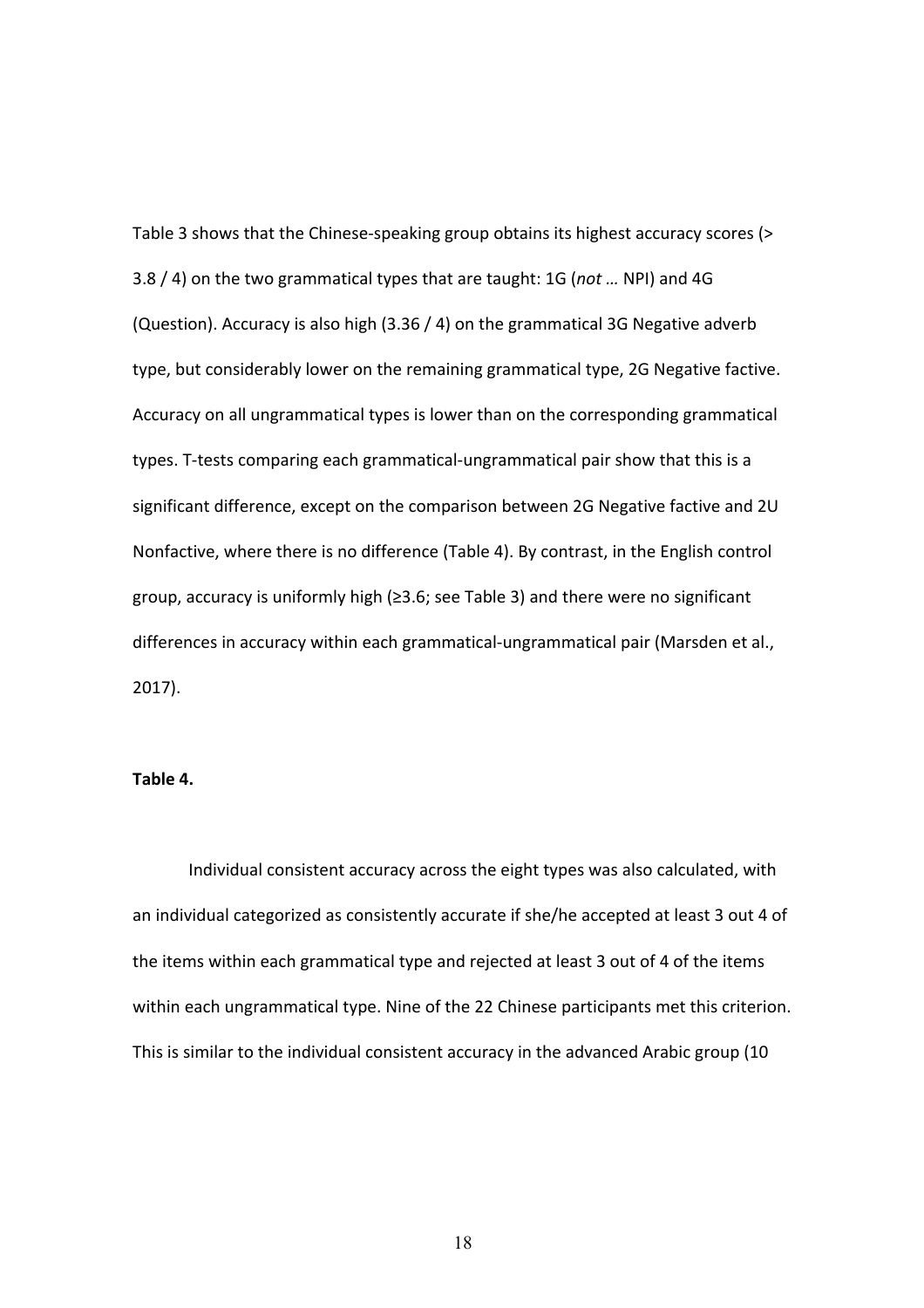out of 25 participants) and contrasts with the English control group, among whom Marsden et al. report 14 out of 15 demonstrating consistent accuracy. This sheds some light on the large standard deviations within the two L2 groups in Table 3: within each group there was a sub‐group whose responses were relatively uniformly target‐like, but the remaining participants demonstrated non‐target‐like response patterns.

#### **Comparison of the Chinese‐English and Arabic‐English results**

We can observe both broad similarities and interesting differences between the two L2 groups. First, in both groups, the highest levels of target‐like performance (>3.6/4 mean accuracy) are evident on the grammatical *not*…NPI (1G) and Question types (4G), with lower accuracy on the grammatical lexical semantic negation conditions (Negative factive (2G) V and Negative adverb (3G)). However, while accuracy on both grammatical lexical semantic negation conditions is similar in the Arabic groups (Negative factive: 2.88/4; Negative adverb: 2.92/4), the difference between these two is much greater within the Chinese group (Negative factive: 2.23/4; Negative adverb: 3.36/4). On the ungrammatical conditions, accuracy is always lower than on the grammatical counterparts.

Like the findings from the Arabic group, the Chinese speakers' findings do not provide obvious evidence for L1 transfer; if transfer played a key role, higher accuracy should be evident in the ungrammatical conditions: particularly 1U NPI…*not* and 4U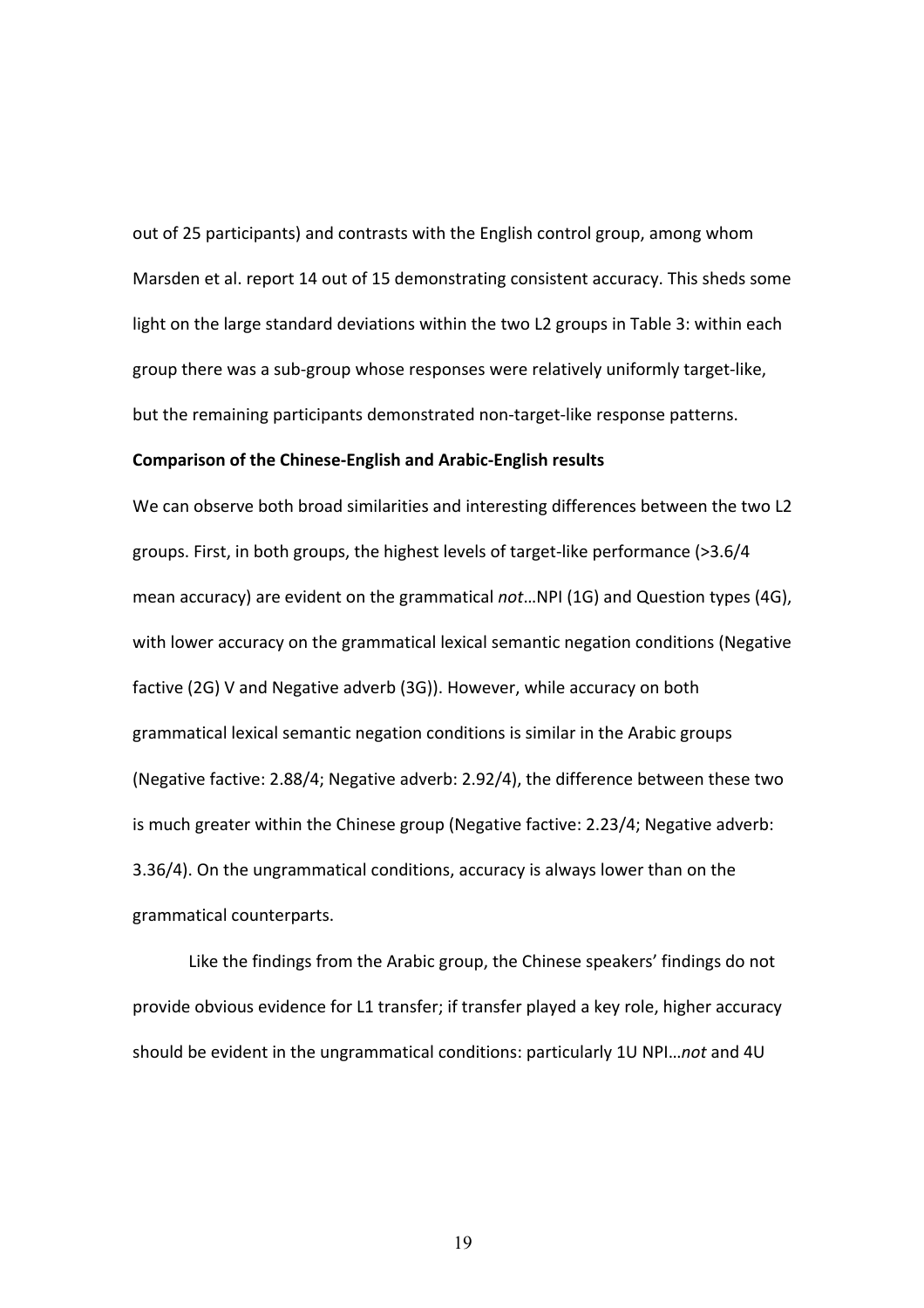Affirmative Declarative, where transfer from Chinese should lead to target‐like rejection of the relevant tokens. Nonetheless, the difference between the grammatical Negative factive and Negative adverb conditions in the Chinese group is intriguing, given that the directionality of this difference conforms to what L1 transfer from Chinese would predict. We return to this in the Discussion.

In terms of types of negator, both L1 groups have high accuracy on NPI *any* licensed by the explicit negator, and lower accuracy with lexical semantic negators (though not uniformly lower in the case of the Chinese group). However, the evidence from individuals across all conditions within both L1 groups shows that it is possible to acquire the relationship between negation and *any* regardless of type of negator. The following section reveals how explanations relevant to different negators and to the relationship between negation and *any* are presented in textbooks.

### **Analysis of textbooks**

To find out how *any*, explicit negation, and lexical semantic negation are presented in English language materials, we examined 26 English language textbooks across 6 global coursebook series (*English for Life*, *English Unlimited*, *Keynote*, *New Cutting Edge*, *New English File*, *Total English*), ranging across seven levels from beginner/starter to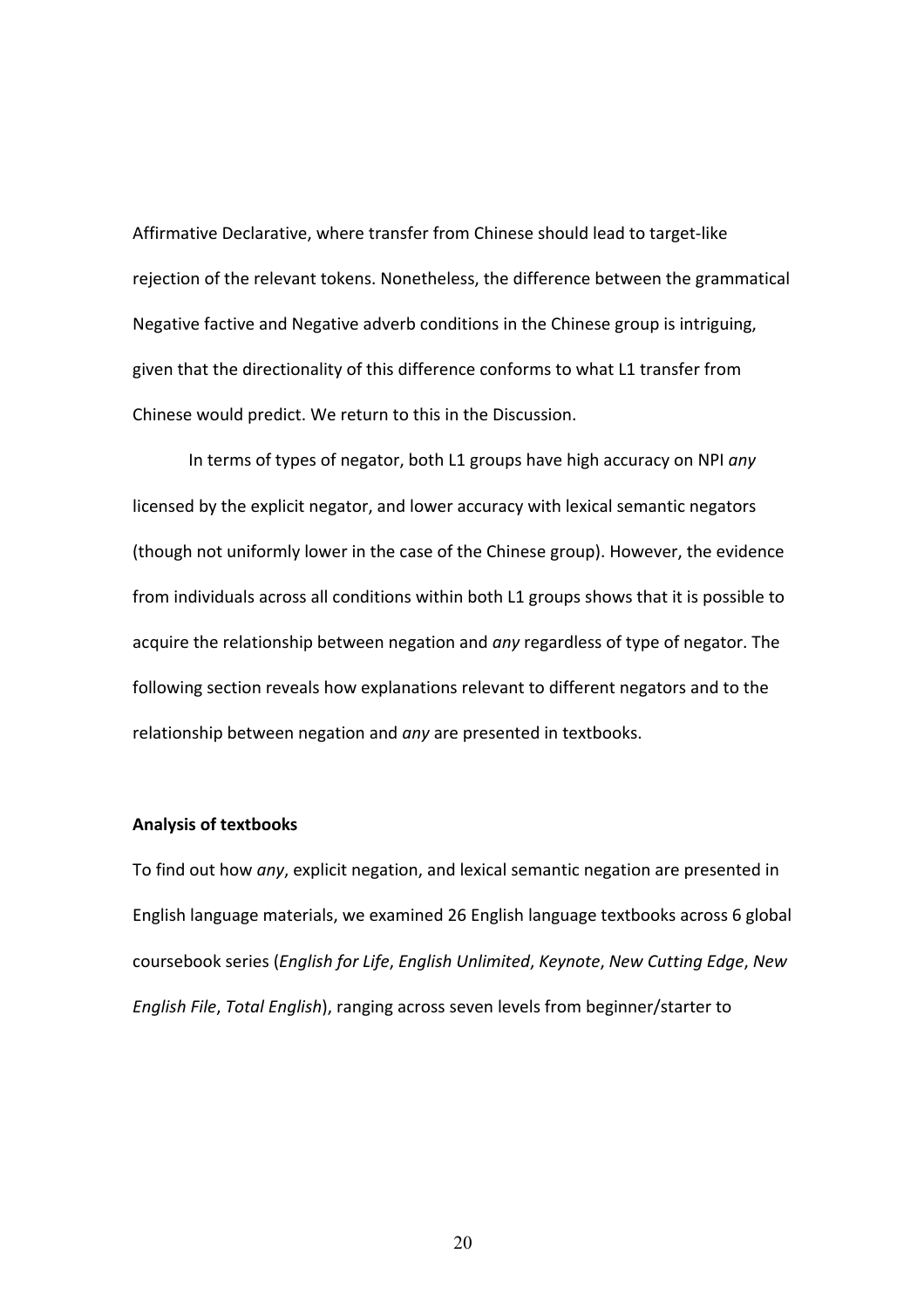advanced. (See Appendix for the full list.) We found similar explanations with essentially the same content for each property, presented in turn.

Starting with *any*, there was variation in when it was introduced, from starter level (*Cutting Edge*) to pre‐intermediate (*English for Life*) to intermediate (*English File*). In most series, it was covered in more than one level. Without fail, *any* is contrasted with *some* when introduced (and sometimes re‐introduced), and every course refers to negative sentences and questions in its description of how to use *any*, along the lines of: 'We use "some" with a positive statement and "any" with negatives and questions' (*English for Life, Elementary* p. 105). Such a rule is often given in the grammar appendix rather than in the lesson that introduces *any*.

It is striking that presentation of *any* invariably occurs in the context of explanations of countable and uncountable nouns and other quantifiers or articles. The following description, from the grammar appendix of *Cutting Edge, Pre‐ intermediate* p. 153, is typical: 'We use "any" before countable or uncountable nouns in (a) negative sentences (b) questions where the answer could be yes or no'. Such descriptions are accompanied by examples, and referenced in the lesson that introduces *any* (along with other quantifiers). Lessons provide exercises and activities for practice. Exercises vary, but include production of *any* in controlled free dialogue activities that target questions using *have got* (*Have you got any brothers or sisters?*)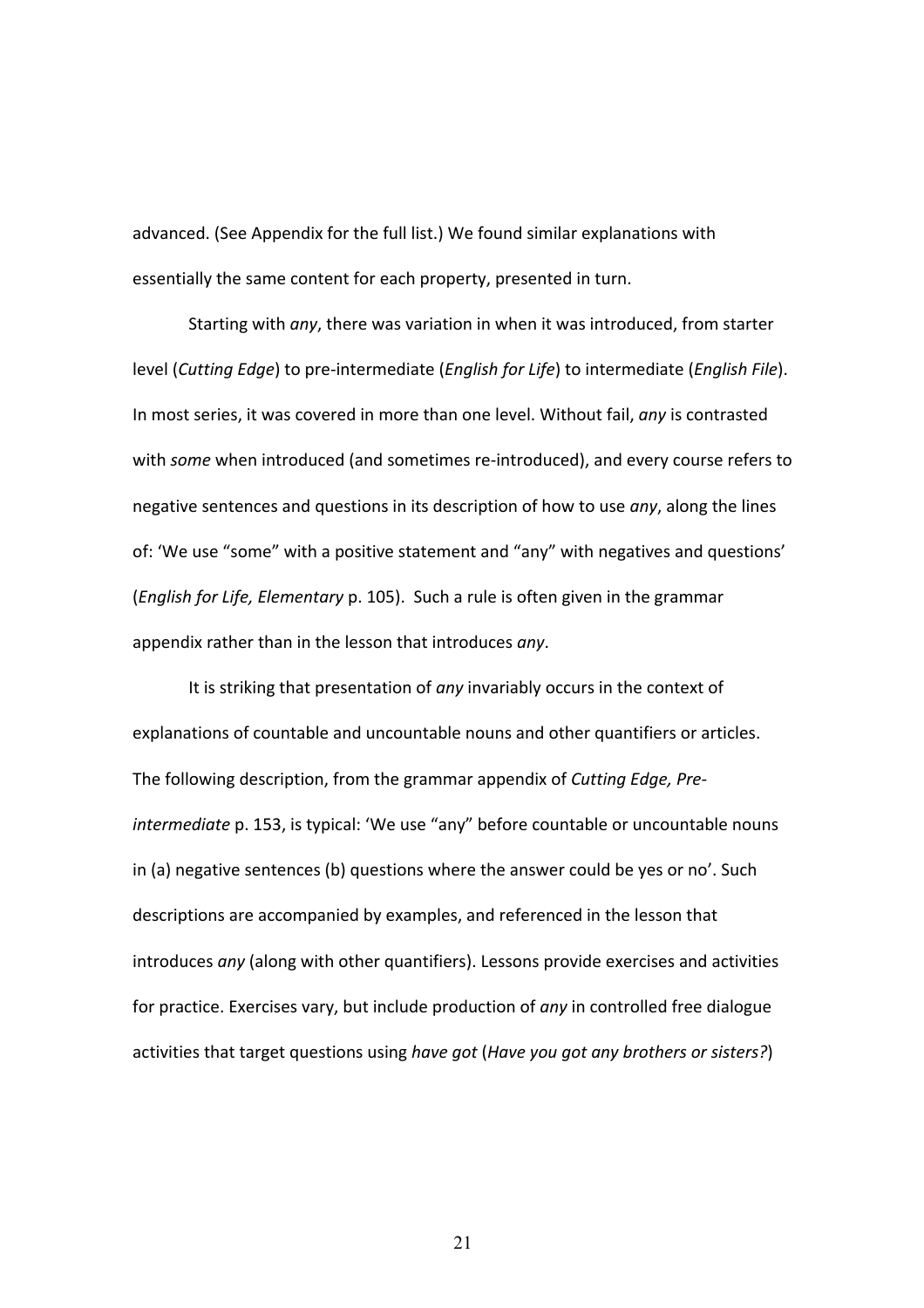(e.g. *English for Life, Elementary*, p. 18), inserting *some* or *any* in gap‐fill exercises (e.g. *English Unlimited, Pre‐intermediate*, p. 67), and underlining the correct alternative in sentences such as *I don't have any time/no time at all* (e.g. *English File, Intermediate*, p. 68).

None of the textbooks we examined provided rules for environments other than questions and negative sentences. We found one example of *any* in a semantically negative context without an explicit grammatical negator, in a gap-fill exercise where *any* was one of ten quantifiers to choose from (*Keynote, Upper Intermediate*, p. 123.) The correct insertion point for *any* was in the sentence *Then the school banned Martha from taking any photos*. This page included no explanation about *any* at all, but it referenced a grammar appendix page which included the rule 'use *any* in questions and negative forms' with an example of *any* in a question and *any* with *not* (*Keynote, Upper Intermediate*, p. 160).

Turning to lexical semantic negators, we found almost no evidence of explanation of the negative meaning implicit in these forms.<sup>5</sup> Some textbooks included a semantically negative adverb when presenting expressions of frequency (*hardly ever*  in *New English File, Elementary* p. 33; *rarely* in *Keynote, Intermediate* p. 13), but the

l.

 $<sup>5</sup>$  It is worth noting that lexical semantic negators are not rare, or technical, vocabulary. Many are</sup> classed as high frequency words in van Heuven, Mandeera, Keuleers and Brysbaert's (2014) word frequency database (e.g., *hardly*, *rarely*, *deny, without*).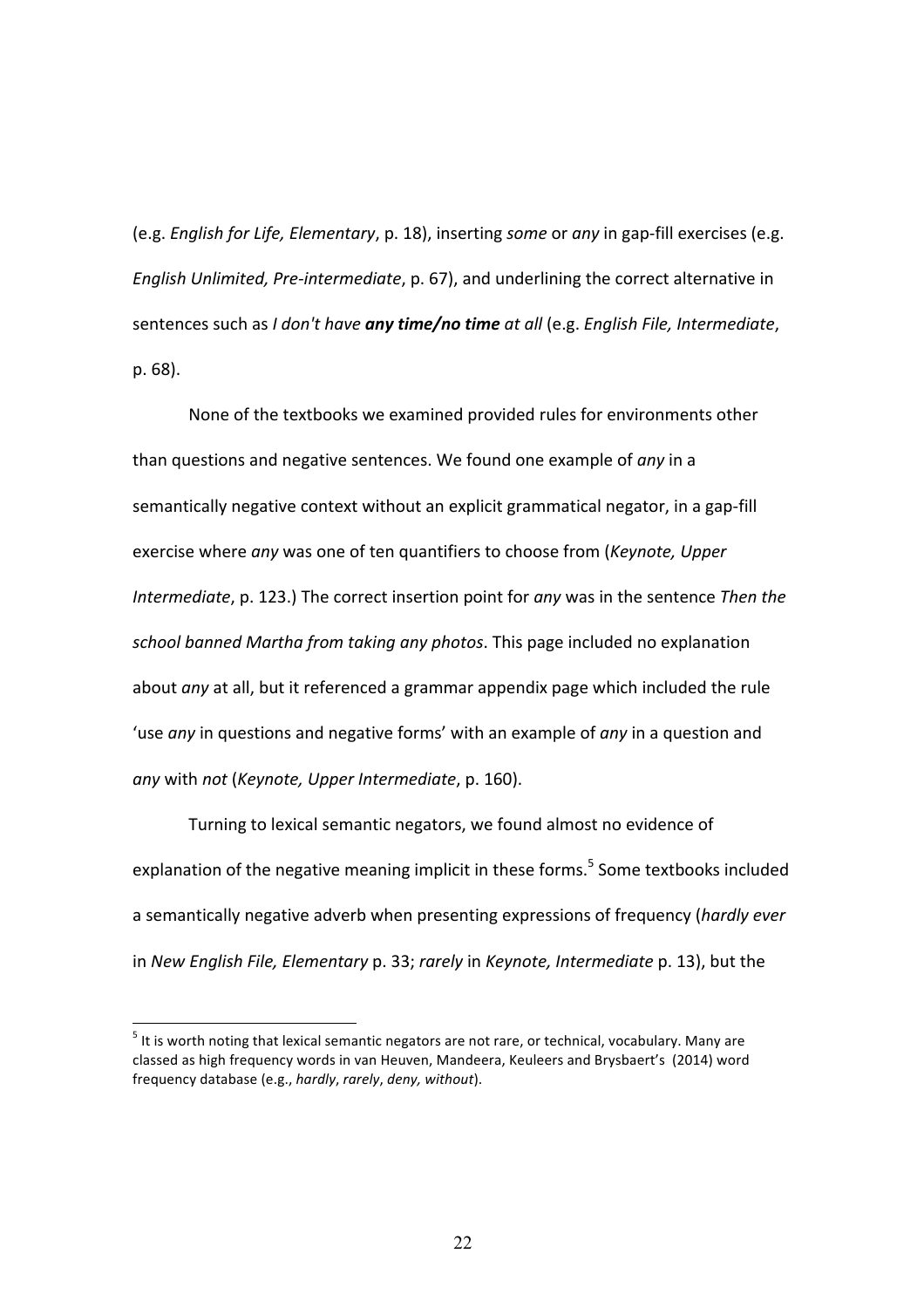connection with NPIs was not touched on. The one exception was the explanation which accompanied the teaching of *hardly* in *Total English, Upper Intermediate* (p. 115) pointing out that '*hardly* is often used with *any(thing/one/where* etc.) and *ever*'. Notably, this was included in the explanation of the use of the adverb *hardly,* not in the context of the use of *any.* No other textbooks made any connection between lexically semantic negative words and *any.*

Looking at negation more generally, we found that it is always introduced in the most elementary level, often in the first lesson, and through use of the verb *be* in negative contexts in contrast to the affirmative. The *English Unlimited* starter level (pp. 6–13) offers a typical example. In Unit 1 it presents verbal negation with *not* in a sentence‐picture matching activity in which one sentence includes *I'm not married.*  This is followed by table that illustrates *be married* with the subjects *I* and *we* in two columns, for the positive and negative forms. Further exercises (written gap fill, speaking in pairs) offer opportunities to practice. The unit's review page (p. 99) illustrates *I'm not…/we're not*… again, and refers to the textbook's grammar reference section, which presents a table entitled 'be PRESENT‐NEGATIVE' displaying *be* with all subject pronouns in negated sentences.

Negation with *do* in the simple present is typically presented soon after *be*. The relevant lesson tends to illustrate use of negation with *do*, with practice that may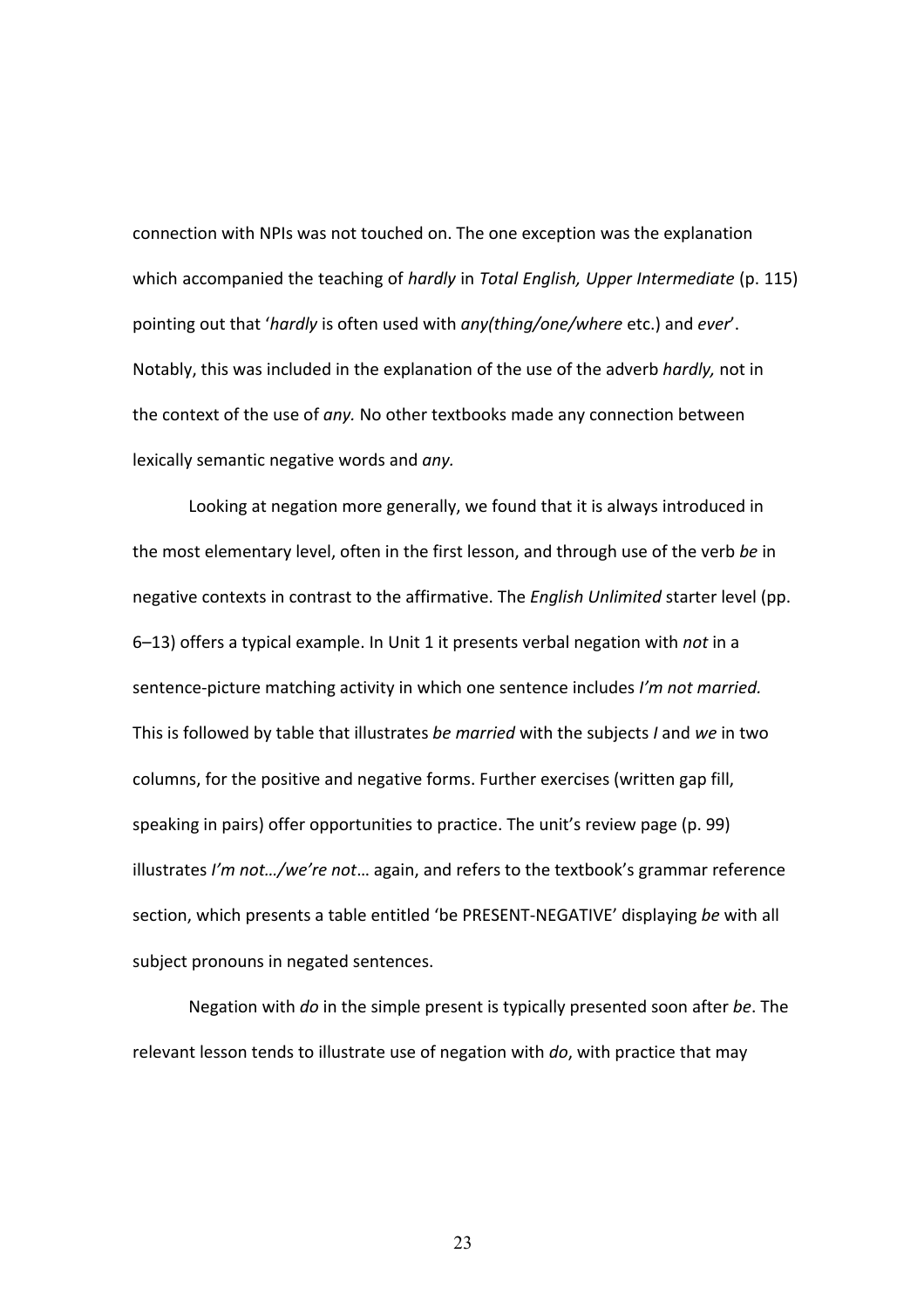include exercises in rewriting affirmative sentences, true‐false activities where false statements should be rewritten, dialogues in pairs where negated sentences may be optionally used. Most textbooks additionally provide a summary in a grammar appendix, typically by means of a table on the simple present showing affirmative and negated forms for all pronoun subjects. Some textbooks also include a written description of how to form a negated sentence (e.g., *Total English, Elementary*, p. 33: 'Form the negative of the present simple with the verb *do* + *not* + infinitive').

Another negated form presented early in all courses is *can't*, introduced along with *can*. In all of the coursebooks we looked at, whenever a new verbal form is introduced (*can*, *must*, *should*, simple past, present perfect, etc.), negation of that form is presented at the same time. Grammar appendices typically illustrate the affirmative and negative forms for all pronoun subjects, for each new verb form.

Finally, none of the textbooks gave an explanation of the *meaning* of negation, whether in reference to explicit negators*,* or to implicit lexically semantic negation in certain verbs and adverbs. If, as mentioned at the outset of the paper, negation can be assumed to be a universal category, language learners can presumably draw on their existing knowledge of negation in order to understand its meaning without any explanation being required. However, in the following section, we argue that it would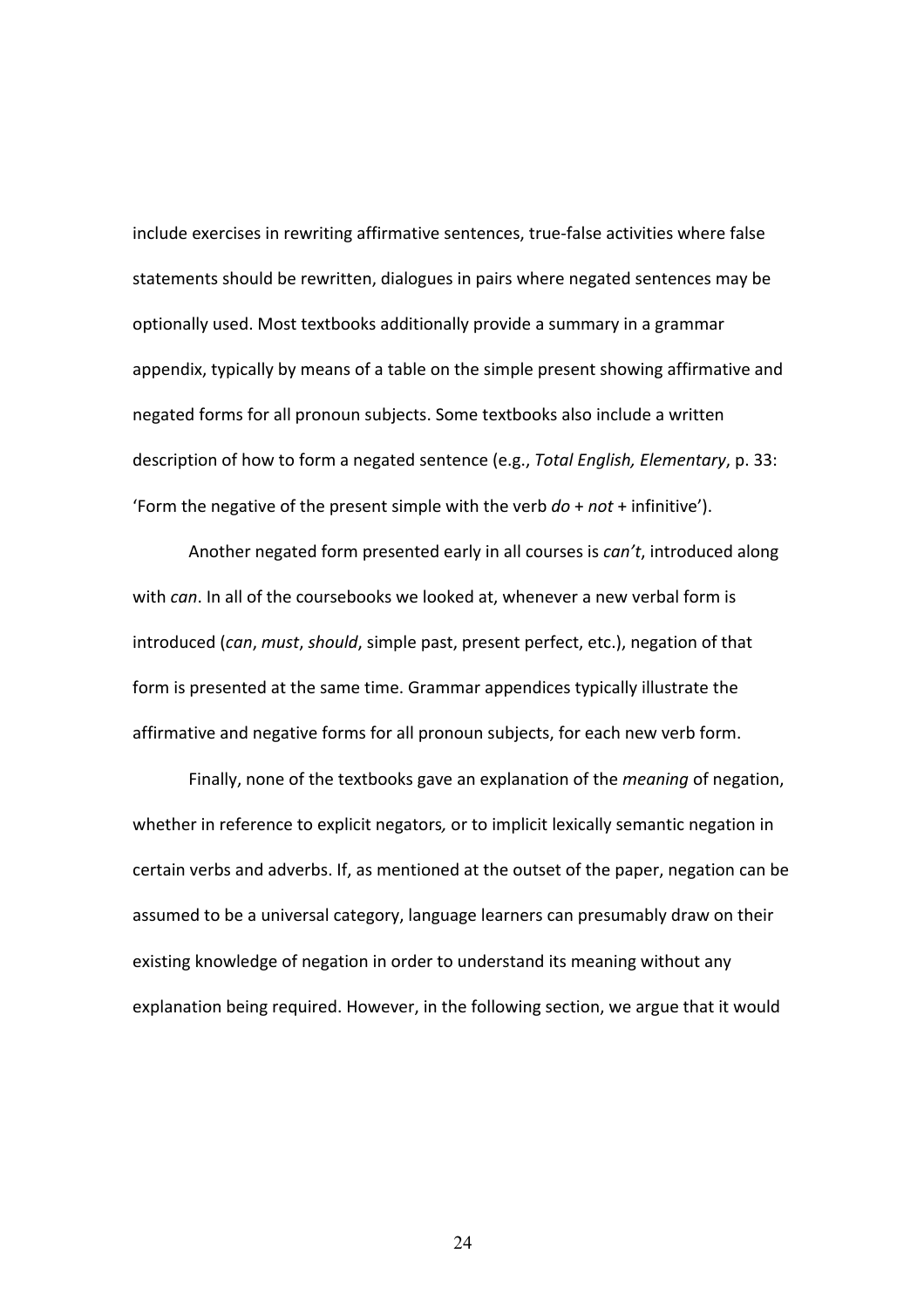be useful to include explanation of the broad category of negation, incorporating explicit and implicit negation, in textbook presentations.

#### **Discussion**

Three key findings from the experimental data on *any*, across both the Chinese‐ and Arabic‐speaking groups, were that (i) greatest accuracy was demonstrated on *any* with explicit negation and in questions; (ii) the relationship between *any* and lexical semantic negators is harder to attain than the relationship between *any* and the explicit negator, *not*; and (iii) coming to know where *any* cannot occur is challenging. These broad findings resonate with the main observations from the textbook survey, namely that textbook presentation of the distribution of *any* is limited to the explanation that it occurs in questions and (explicit) negation; that information on the explicit negator focuses on negated forms in verbal paradigms; and that lexically semantic negators are not identified as a category and there is no explanation of how their meaning relates to the meaning of the explicit negator. In this section, we focus on these findings and propose that textbooks could usefully include negation as a linguistic category.

 Starting with the finding that within both L1 groups, despite the lower accuracy on lexical semantic negation in group terms, a subset of individuals (9 out of 22 Chinese‐speakers and 10 out of 25 Arabic‐speakers) were consistently accurate across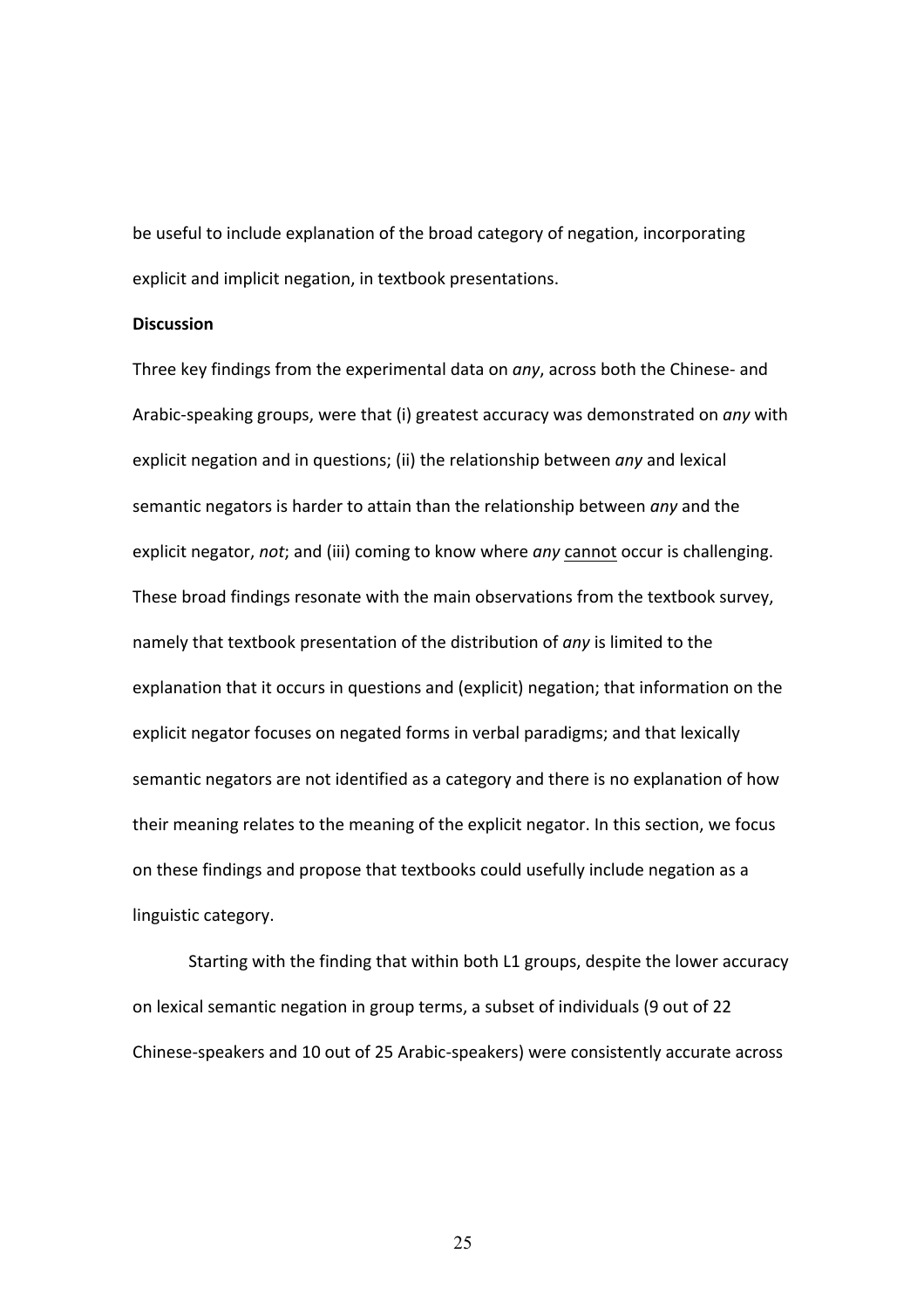all eight types, demonstrating that (unconscious) knowledge of the relationship between *any* and the category of negation can be acquired. Presumably—recalling the thrust of syntactic accounts of *any* outlined in Section 2—these individuals have successfully created a representation of *any* that bears an NPI feature, and have established a dependency relationship with a feature‐matching expression (either by explicit or lexically semantic negation) higher in the sentence.

What is it, then, that shapes the performance of those who have not attained these representations? The high accuracy on explicit negation and questions but low accuracy with lexical semantic negators suggests that, whether or not they can consciously recall it, the learners' behaviour correlates with what is typically presented in teaching materials. Since we have not tested the effect of textbook exercises on knowledge of NPI *any*, we cannot claim that the textbook presentations cause the group‐level partial accuracy on *any*. That said, in group terms, learner knowledge is characterized by patterns that match the textbook generalisation ("use *any* in questions and with negation"), and at the individual level, a subset of learners seem to have acquired the target syntactic representations.

Acquisition of the target syntactic representations entails knowledge that lexical semantic negators fall into the syntactic category of negation. Noting that textbooks omit reference to the relationship between negation and lexical semantic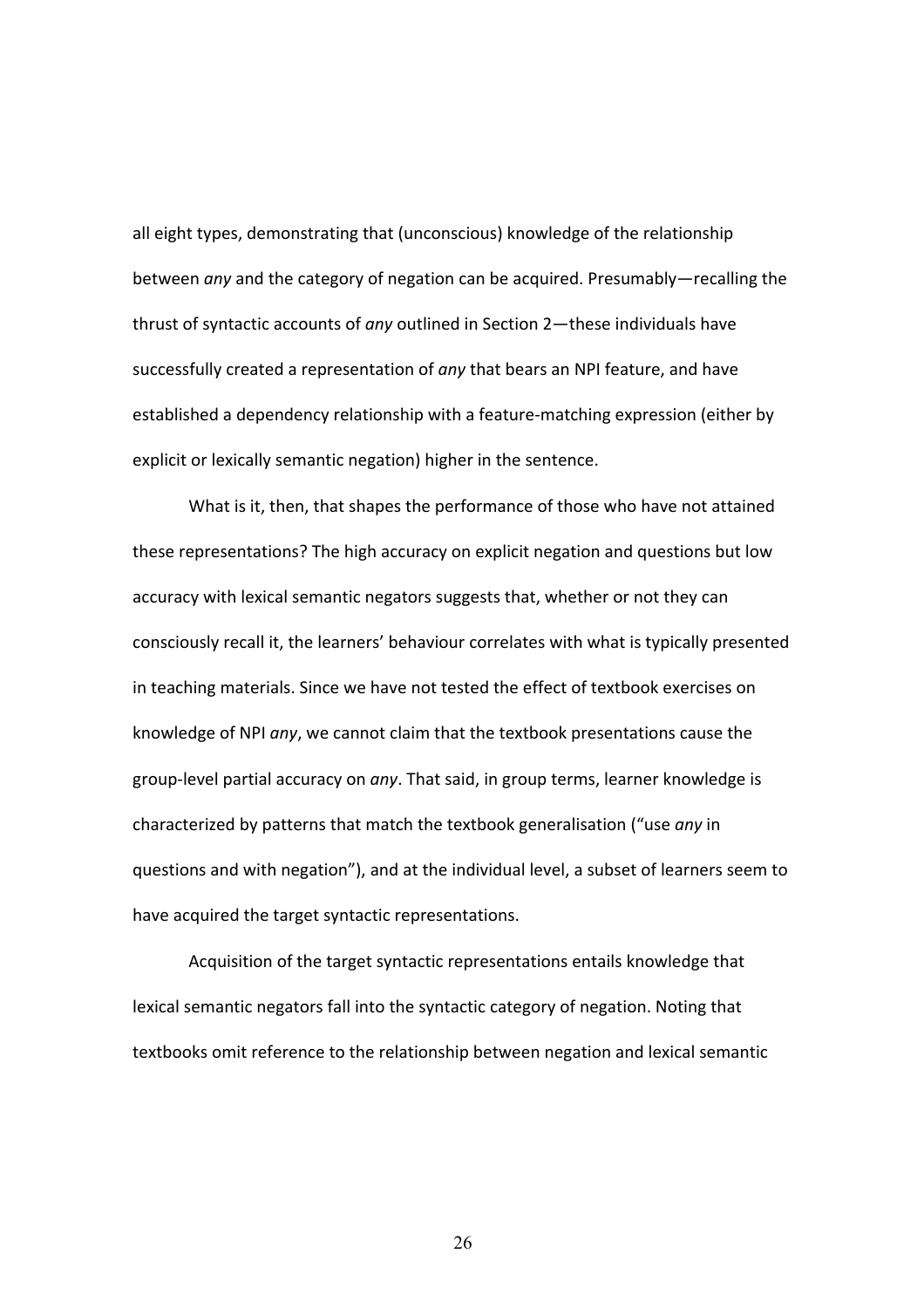negators, we draw on evidence from our experimental study and textbook survey to argue that it could be worthwhile including this relationship in teaching materials.

First, we return to the finding in the Chinese-speaking group, that, within the lexical semantic negation types, target‐like acceptance of *any* with Negative Adverbs (3G) was considerably higher than with Negative Factive Verbs (2G). Although, in general, there was no clear evidence of L1 transfer affecting knowledge of the distribution of *any*, recall from Table 1 that higher accuracy on Negative Adverbs than Negative Factive Verbs would be predicted by transfer from Chinese. Consideration of the structure of Chinese negative adverb phrases is illuminating because negative adverbials are often expressed using the explicit negator *bu* with an adverb, as in *jihu bu* ('almost not'):

(10) Zhangsan jihu bu mai shenme dongxi/renhe dongxi Zhangsan almost not buy what thing/renhe thing 'Zhangsan hardly buys anything.'

Even though English negative adverbs are classified as lexical semantic negators, strictly speaking, Chinese negative adverbs are not, as they contain the explicit negator *bu.*  Since Chinese learners of English are taught that *any* is grammatical following *not*,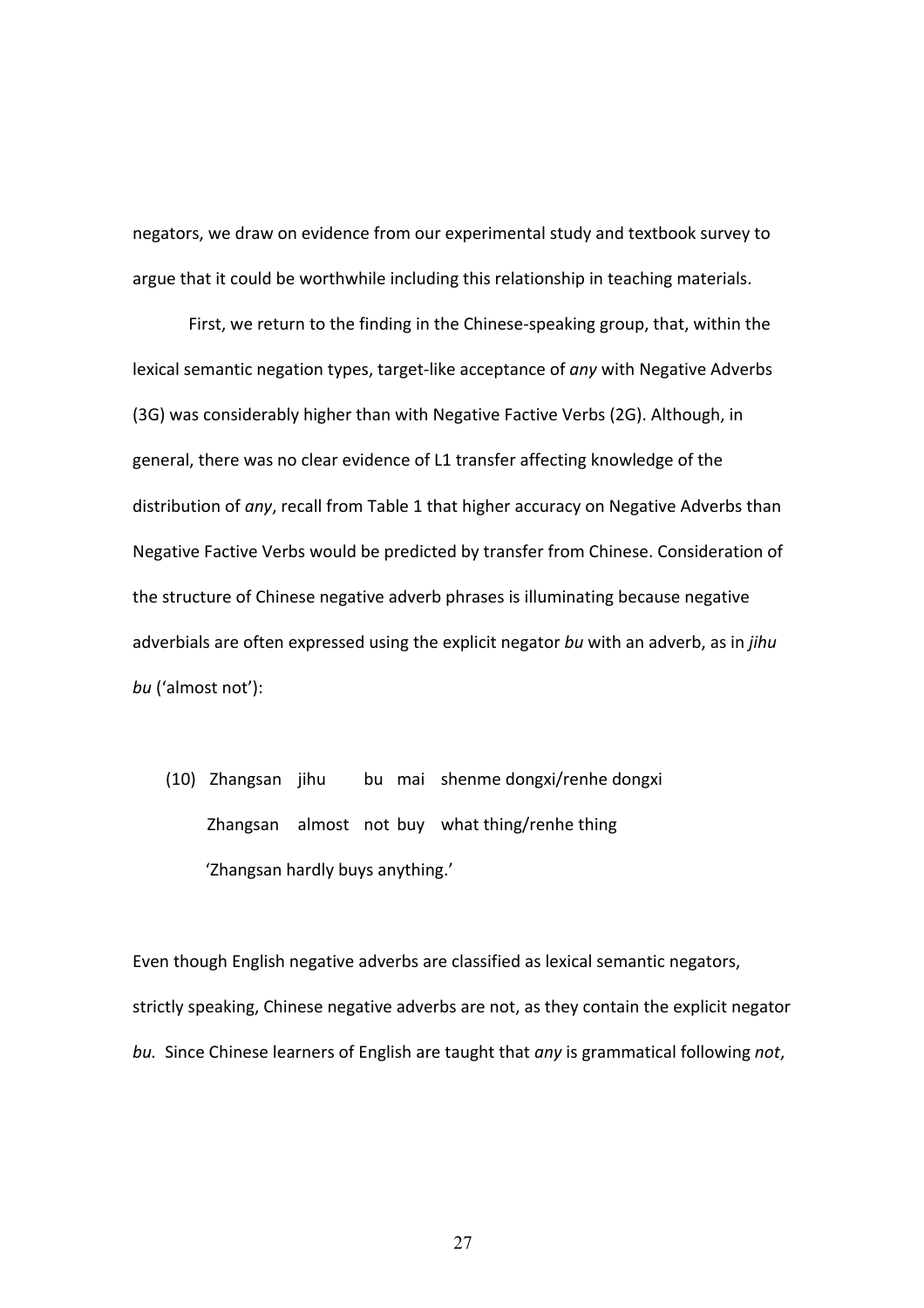they might associate the negative adverbs with explicit negation, in association with the explicit negator *bu* in Chinese. This could underpin the high rate of acceptance on the Negative Adverb condition, and it could explain the contrast between the Chinese and Arabic groups, since Arabic negative adverbials (e.g., *belkad* 'barely') are similar to English and do not incorporate an explicit negation morpheme.

If the higher accuracy in the Chinese group with Negative Adverbs is due to association (via L1 transfer) of negative adverbials with an explicit negator, highlighting the negative meaning of negative adverbs (and other lexical semantic negators) in teaching materials could similarly lead to higher accuracy in allowing *any* to be licensed by such forms. Additionally, it could have effects beyond *any*, because *any* is not the only word whose behaviour is dependent on the category of negation. Other expressions whose distribution relates to negation include other NPIs such as *at all* (10) and minimisers such as *a wink* (11):

(10) I did not touch / hardly touched the food *at all.* (Cf. \*I touched the food at all.)

(11) I did not sleep / hardly slept a wink last night. (Cf. \*I slept a wink last night.)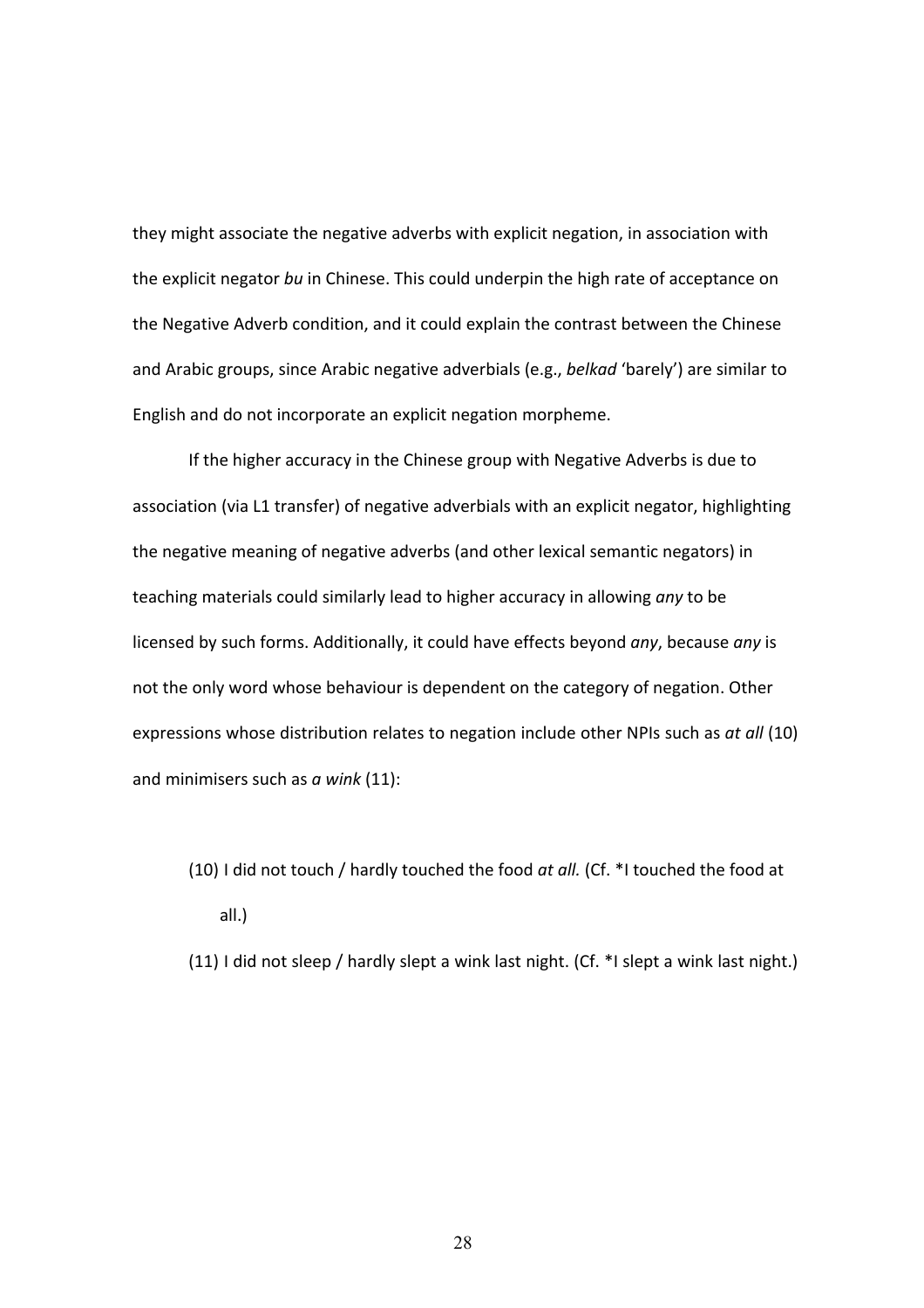The meaning of negation also gives rise to subject-verb inversion with some negative adverbials:

- (12) Not in a million years would I ever eat raw meat. (Cf. \*In a million years would I ever eat raw meat.)
- (13) Rarely did he pay anyone a compliment. (Cf. \*Probably did he pay anyone a compliment.)

Negation is also implicated in the core requirement in English for auxiliary *do* in verbal negation (14):

(14)I did not take the pills last night. (Cf. \*I took not the pills last night)

This range of structures that depend on negation is our second reason for suggesting that the meaning of negation should be highlighted in textbooks. Presentating negation as a meaning‐based category could facilitate learners' development across this range of structures.

It is an empirical question worthy of future research whether or not provision of information and practice on negation as a meaning‐based category would be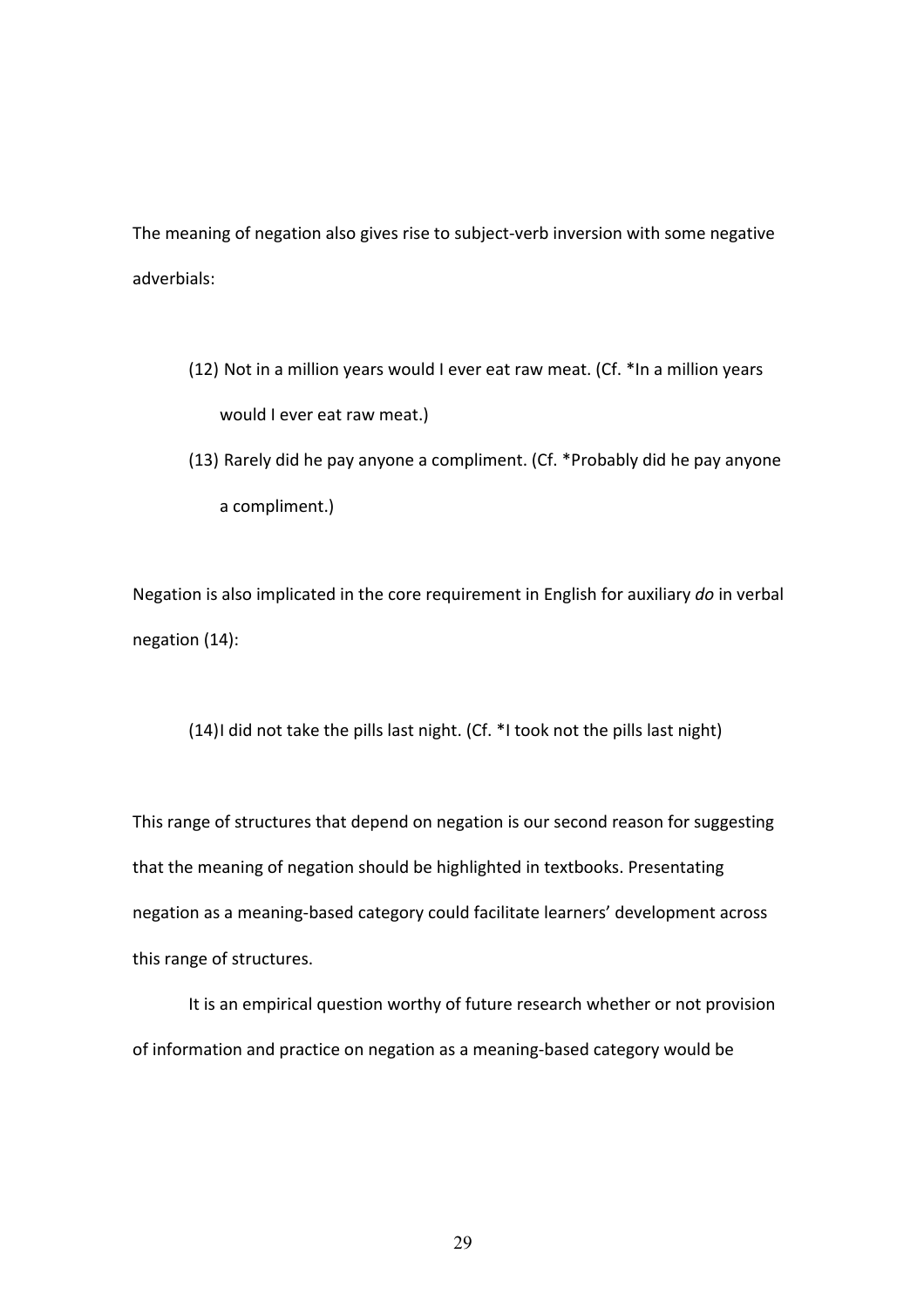effective. However, what is uncontroversial is that the inclusion of the role of lexical semantic negation in textbook presentations on *any* would be truer to the full range of its use in English. Additionally, if the textbook rule for *any* that relates to negation referred to the semantic concept of negation more broadly, this might be a more economical way to capture the relevant generalization for *any*. Drawing attention to negation as a grammatical category might also be helpful as a way of appealing to meaning as a driver of grammaticality, and reduce the less meaningful (and incorrect) tendency towards categorical collocation. Recall that in the survey of learners' conscious knowledge of rules for *any*, in Marsden et al. (2017), a number of respondents made irrelevant and incorrect claims about the grammaticality of *any* depending on use with mass or count nouns. From our textbook survey, it is clear why learners come to associate *any* with the mass/count distinction. While we recognize the logic of including *any* when teaching how quantifiers interact with the different noun types, the linguistic properties that dictate the rules for *any* are not, in fact, related to properties of nouns. Presentation of *any* that referred to its relationship with the broad category of negation, incorporating lexical semantic negators in addition to the explicit negator *not*, would accurately capture its linguistic properties, and allow possibilities for developing learners' awareness of negation as a category that plays a role in a range of structures.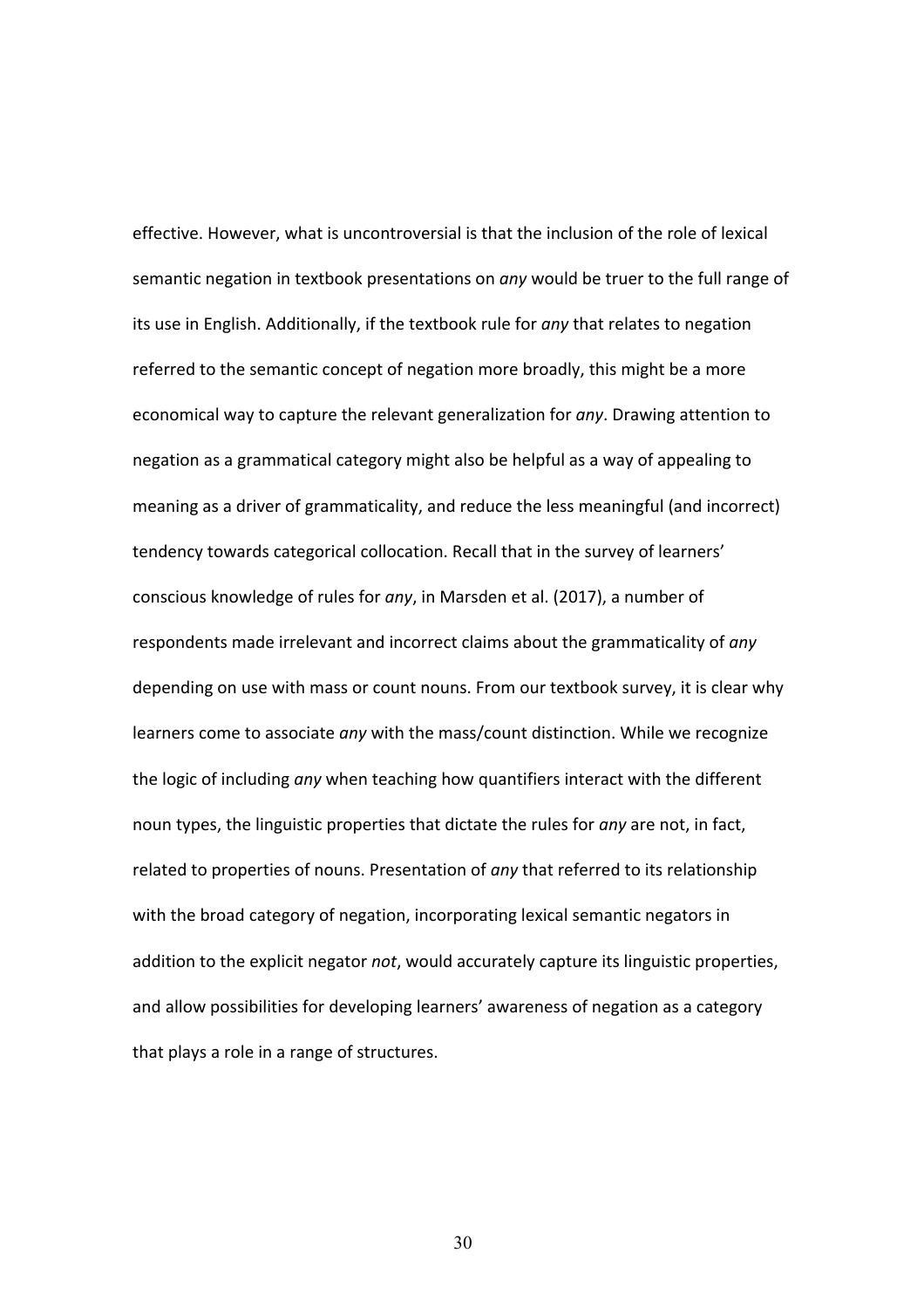#### **6. Conclusion**

This study has explored the explicit grammar rules available to students via English textbooks, and evidence of the ability to apply the rules. We have found that the meaning of negation is overlooked in teaching materials, and that the textbook rule typically given for the NPI *any*, is incomplete. Despite this, our findings from Chinese‐ speaking learners of English, in addition to the previous findings on Arabic‐speaking learners of English, show that learners come to know more than the generalized rules available in their textbooks. We do not interpret this to mean that the inclusion of explicit rules in textbooks is unimportant. Instead, we suggest that textbooks might usefully include more linguistically precise explanations. In the case of the dependency between *any* and meaning of negation, such explanations could be presented as part of an integrated approach to explanations of negation more generally, where attention is drawn to both explicit and lexical semantic negators belonging to the category of negation. Whether or not such explanations could facilitate learner development more effectively than current explanations is an empirical question. We conclude by noting that the ideal team to conduct such research would comprise both linguists and language education researchers working together.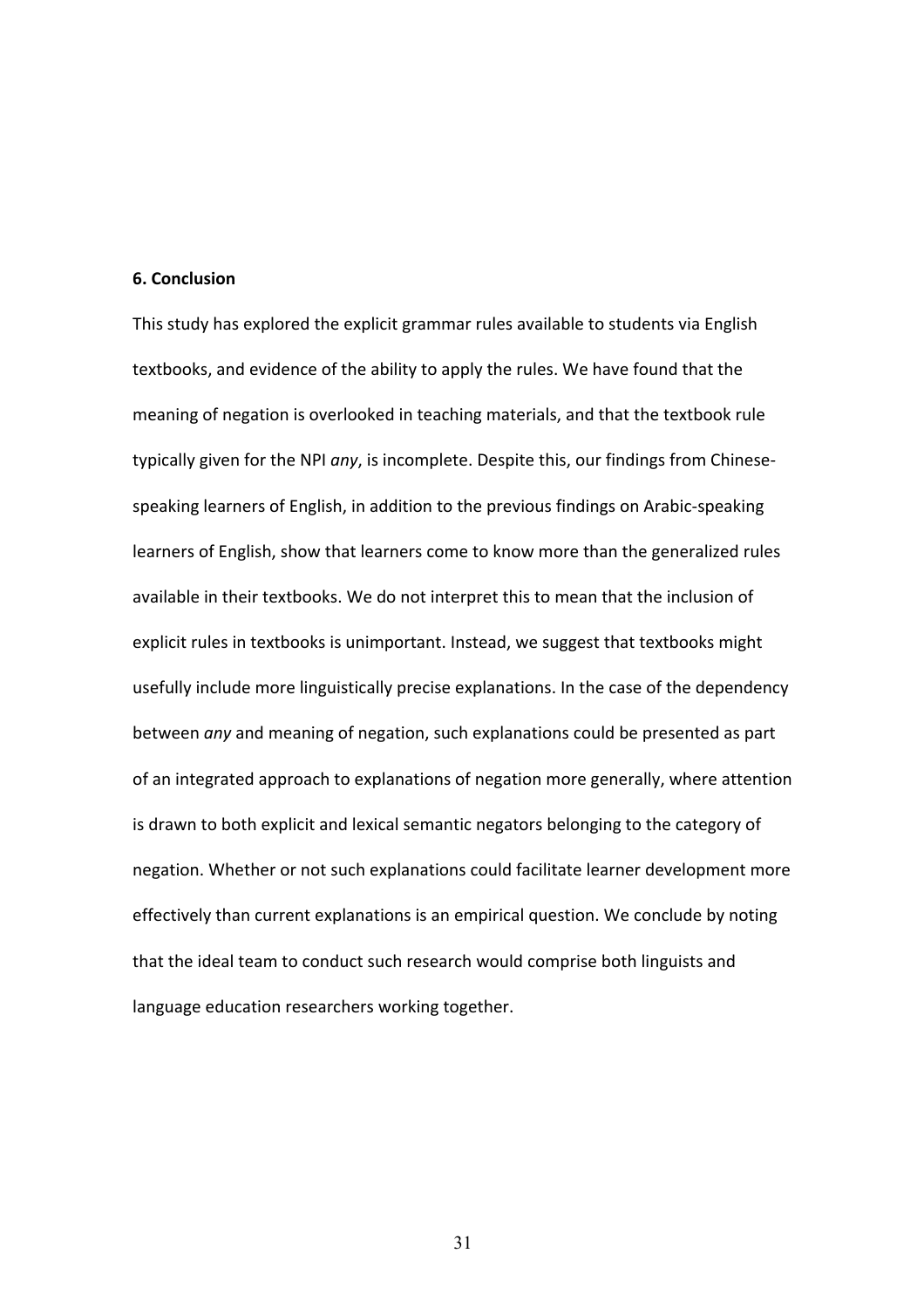| Type                           |          | English                 | Chinese |          |  |
|--------------------------------|----------|-------------------------|---------|----------|--|
|                                |          | any                     | renhe   | $wh-NPI$ |  |
|                                | Explicit | not  NPI                |         |          |  |
|                                | negator  | NPI  not                |         |          |  |
| Negation                       |          | Negative factive V  NPI |         |          |  |
|                                | Lexical  | Non factive V  NPI      |         |          |  |
|                                | semantic | Negative Adverb  NPI    |         |          |  |
|                                | negator  | Possibility Adverb  NPI |         |          |  |
| any in Question                |          |                         |         |          |  |
| any in Affirmative Declarative |          |                         |         |          |  |

**Table 1. Summary of grammaticality in each type of context, in English and Chinese** 

(✓=Grammatical, ✗=Ungrammatical)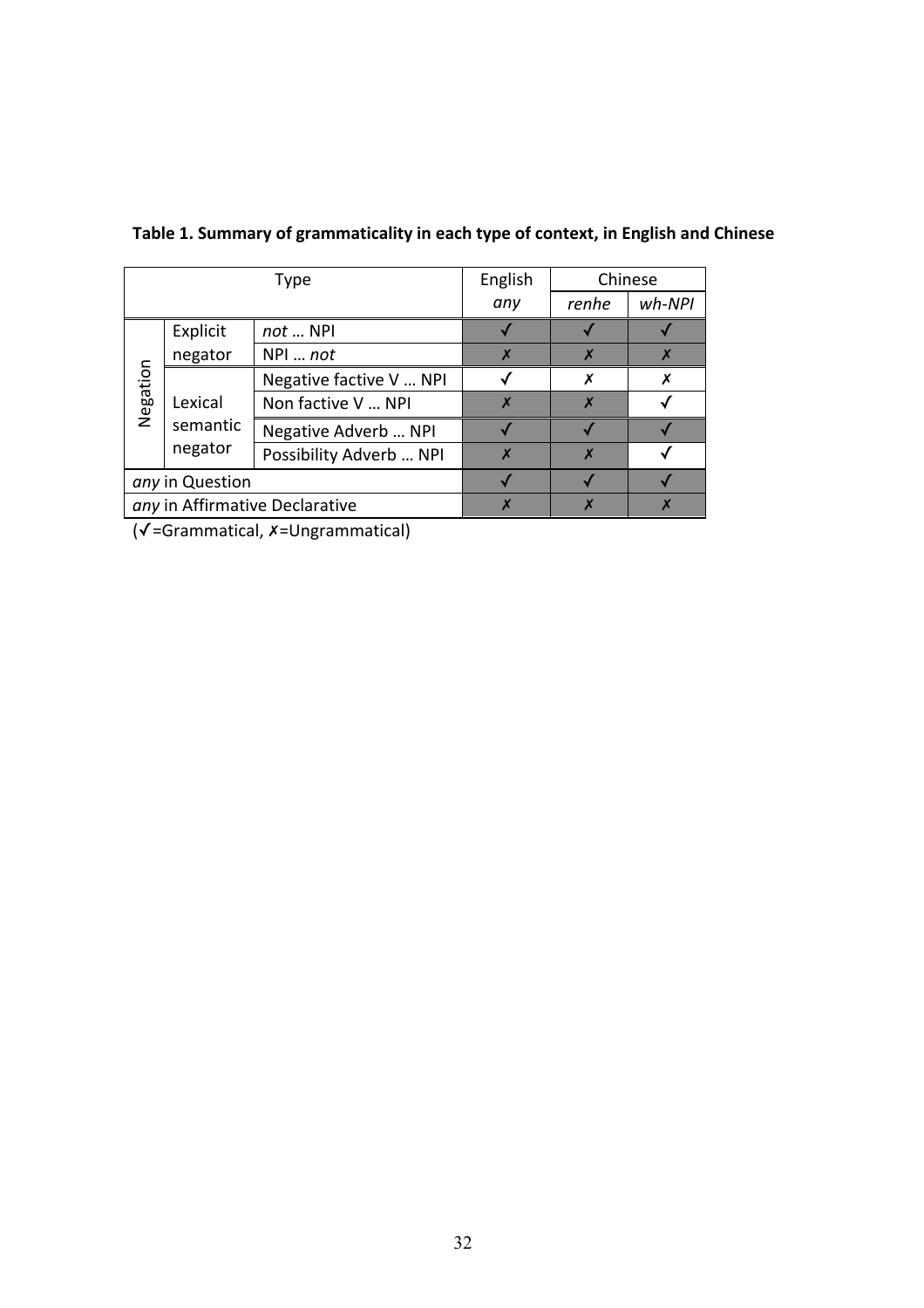| Test Types                                                                                                                                                                                                                                                                                                         |                         |                                  | Examples                                            |
|--------------------------------------------------------------------------------------------------------------------------------------------------------------------------------------------------------------------------------------------------------------------------------------------------------------------|-------------------------|----------------------------------|-----------------------------------------------------|
| 1 <sub>G</sub>                                                                                                                                                                                                                                                                                                     | Explicit                | $not \dots$ NPI                  | I don't want any salad today.                       |
| 1 <sub>U</sub>                                                                                                                                                                                                                                                                                                     | Negation                | $NPI \dots not$                  | Anyone has not finished their<br>homework.          |
| 2G                                                                                                                                                                                                                                                                                                                 |                         | Neg. factive V  NPI              | I regret that I told anyone about our<br>plans.     |
| 2U                                                                                                                                                                                                                                                                                                                 | Lexical<br>semantic     | Non-factive V  NPI               | I think that our teacher told anyone<br>about this. |
| 3 <sub>G</sub>                                                                                                                                                                                                                                                                                                     | Negation                | Neg. Adverb  NPI                 | I seldom see anyone at the weekend.                 |
| 3U                                                                                                                                                                                                                                                                                                                 |                         | Possibility Adverb<br><b>NPI</b> | I probably saw anyone at the weekend.               |
| 4G                                                                                                                                                                                                                                                                                                                 | Question                |                                  | Do you know anyone at that school?                  |
| 4U                                                                                                                                                                                                                                                                                                                 | Affirmative Declarative |                                  | I've already had anything to eat today.             |
| $\sqrt{2}$ $\sqrt{2}$ $\sqrt{2}$ $\sqrt{2}$ $\sqrt{2}$ $\sqrt{2}$ $\sqrt{2}$ $\sqrt{2}$ $\sqrt{2}$ $\sqrt{2}$ $\sqrt{2}$ $\sqrt{2}$ $\sqrt{2}$ $\sqrt{2}$ $\sqrt{2}$ $\sqrt{2}$ $\sqrt{2}$ $\sqrt{2}$ $\sqrt{2}$ $\sqrt{2}$ $\sqrt{2}$ $\sqrt{2}$ $\sqrt{2}$ $\sqrt{2}$ $\sqrt{2}$ $\sqrt{2}$ $\sqrt{2}$ $\sqrt{2$ |                         |                                  |                                                     |

# **Table 2. Summary of test types**

(G=Grammatical; U=Ungrammatical)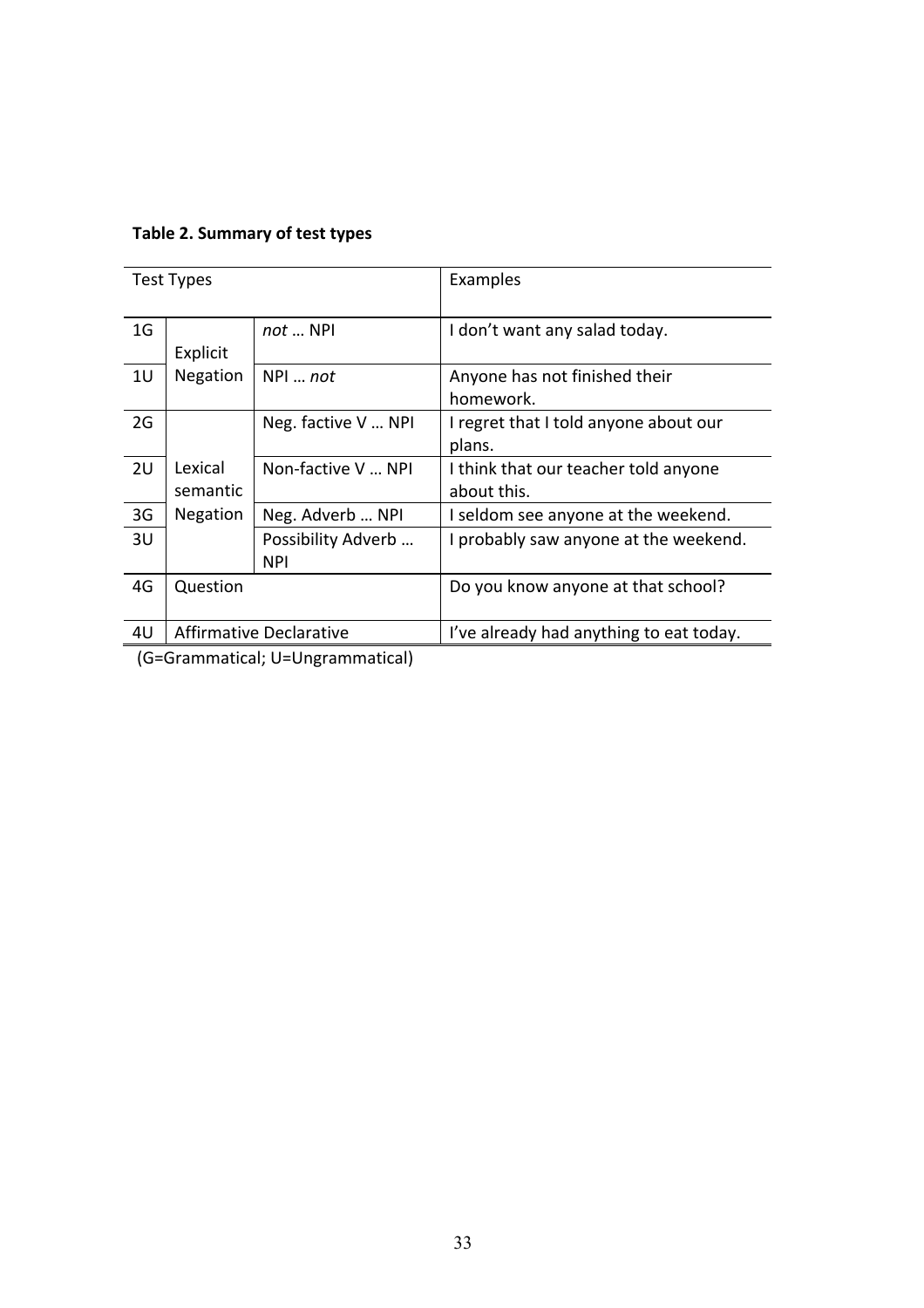# **Table 3. Mean accuracy out of 4 for each AJT type, by the L1‐Chinese learners of English, with L1 English and L1 Arabic groups from Marsden et al. (2017) for comparison**

|                                                     |                          | Group                     |                          |
|-----------------------------------------------------|--------------------------|---------------------------|--------------------------|
| Sentence type                                       | L1 Chinese               | L1 English                | L1 Arabic                |
|                                                     | $(n = 22)$               | $(n = 15)$                | $(n = 25)$               |
| 1G not  NPI                                         | 3.91(0.29)               | 4.00(0.00)                | 3.68(0.56)               |
| 10 NPL  not                                         | 2.68(1.13)               | 3.87(0.35)                | 2.32(1.38)               |
| 2G Negative factive V  NPI<br>2U Non-factive V  NPI | 2.23(1.11)<br>2.09(1.30) | 3.73(0.46)<br>3.60(0.63)  | 2.88(1.09)<br>2.12(1.42) |
| 3G Negative adverb  NPI                             | 3.36(0.85)               | 3.93(0.26)                | 2.92(0.91)               |
| 3U Possibility adverb  NPI                          | 2.41(1.50)               | 3.73(0.80)                | 2.52(1.23)               |
| <b>4G Question</b><br>4U Affirmative declarative    | 3.86(0.36)<br>2.86(1.28) | 3.93(0.26)<br>3.73 (0.46) | 3.84(0.37)<br>3.08(1.22) |

*Note*. Standard deviations are in parentheses.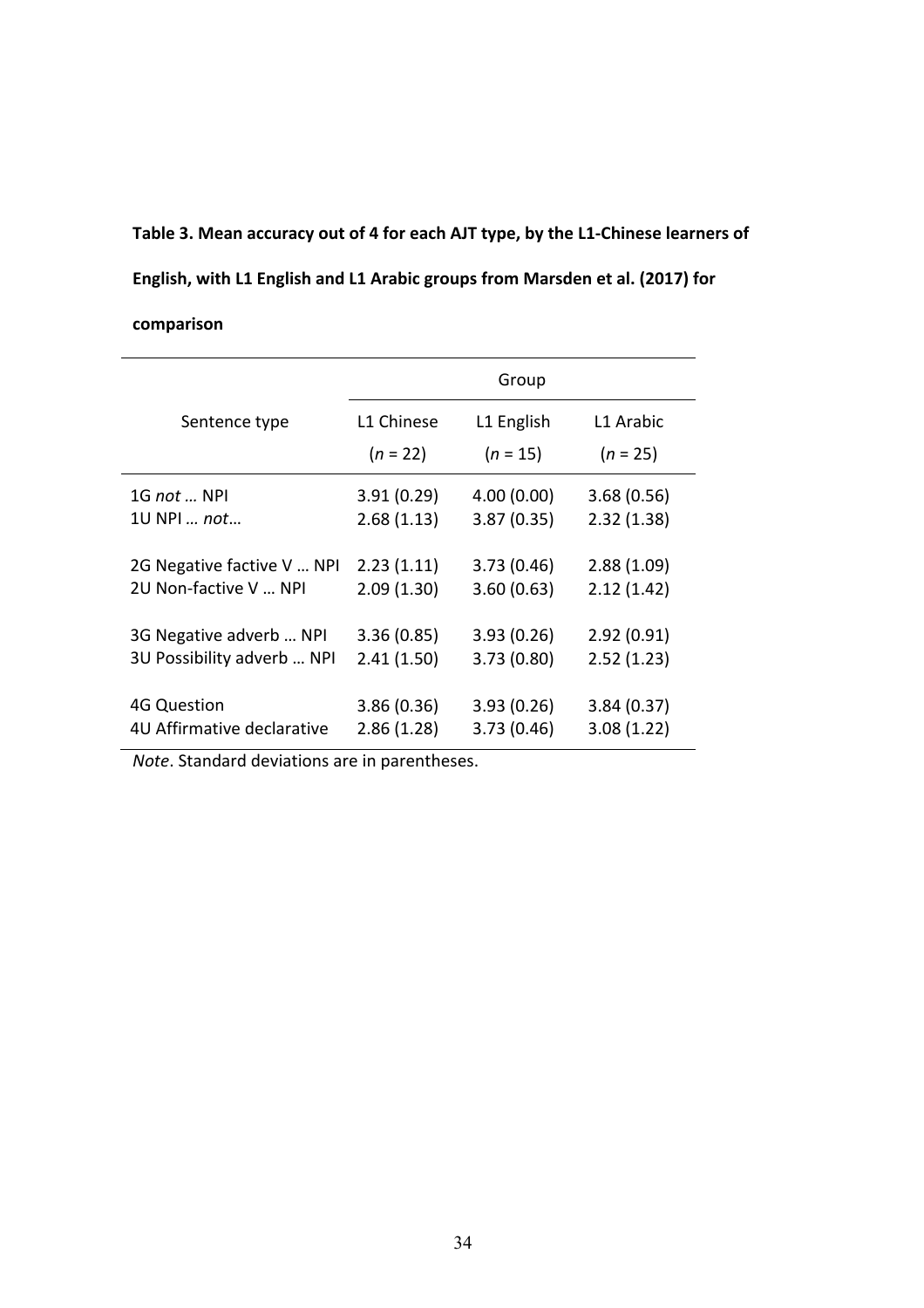|                                                              |    |      |        | 95% CI |      |
|--------------------------------------------------------------|----|------|--------|--------|------|
|                                                              | df |      | р      |        | UL   |
| 1G not  NPI v. 1U NPI  not                                   | 21 | 4.83 | < .001 | .69    | 1.76 |
| 2G Neg. factive  NPI v. 2U Non-factive  NPI                  | 21 | .36  | .359   | $-.65$ | .93  |
| 3G Negative adv.  NPI v. 3U Possibility adv.<br>$\ldots$ NPI | 21 | 2.67 | .014   | .21    | 1.69 |
|                                                              |    |      |        |        |      |
| 4G Question v. 4U Affirmative declarative                    | 21 | 3.49 | .002   | .40    | 1.59 |

**Table 4. Paired samples t‐test results for each grammatical‐ungrammatical pair**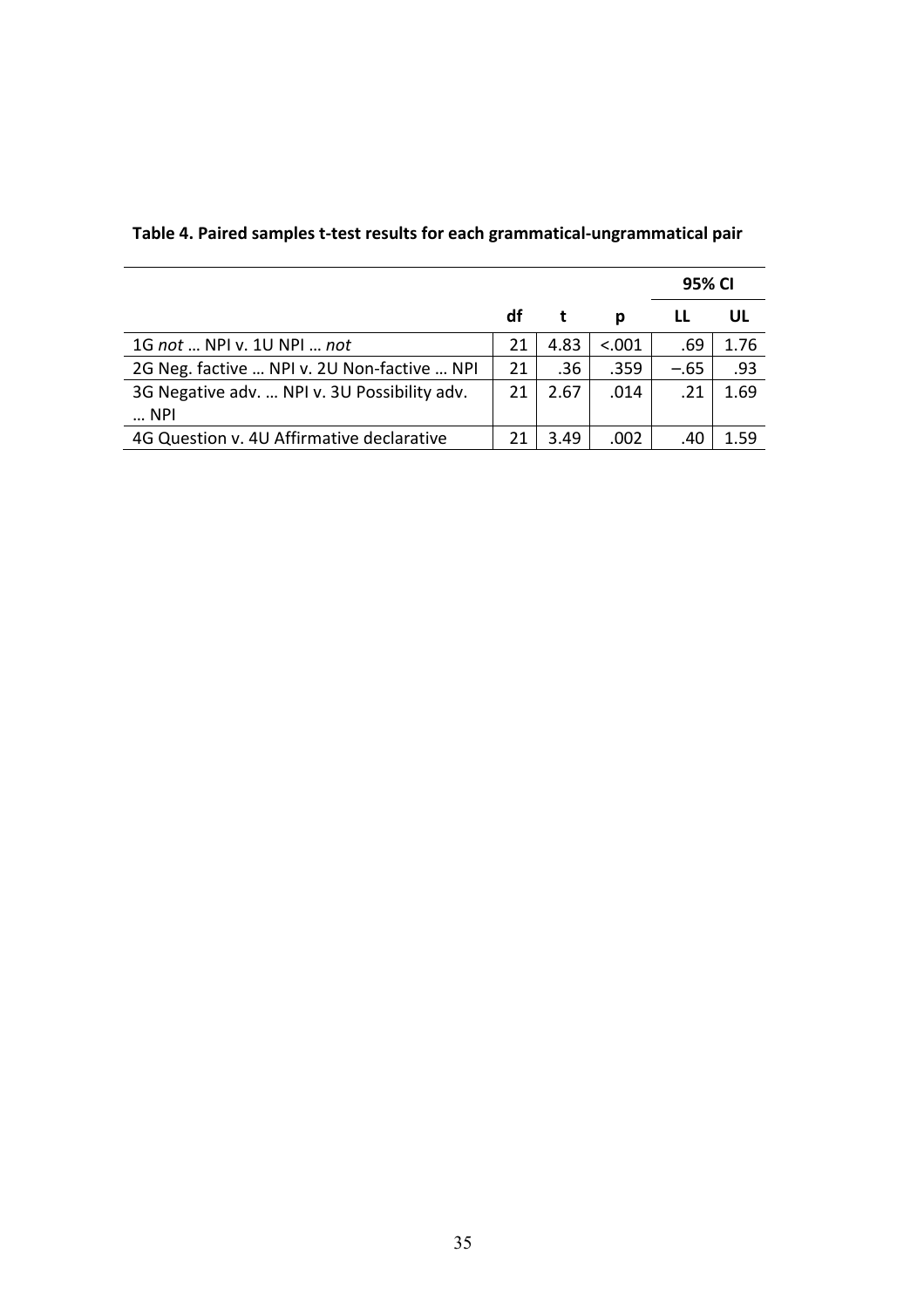# **References**

Adger, D. (2003). *Core syntax: A minimalist approach*. Oxford: Oxford University Press.

- Bellugi, U. (1967). *The acquisition of negation*. Unpublished PhD thesis, Harvard University, New Jersey, USA.
- Cancino, H., Rosansky, E.J. & Schumann, J. (1978). The acquisition of English nega‐ tives and interrogatives by native Spanish speakers. In E.M. Hatch (Ed.), *Second language acquisition: A book of readings* (pp. 207–230). Rowley, MA: Newbury House Publishers.
- Carnie, A. (2014) *Syntax: A Generative Introduction,* 3<sup>rd</sup> edition. Malden, MA: Blackwell Publishing.
- Cheng, L. L. S., & Giannakidou, A. (2013). The non‐uniformity of *wh‐*indeterminates with free choice and polarity in Chinese. In K.-H. Gil, S. Harlow, & G. Tsoulas (Eds), *Strategies of quantification* (pp. 123‐154). Oxford: Oxford University Press.

Chomsky, N. (1995). *The Minimalist Program.* Cambridge, Mass.: The MIT Press

Dahl, Ö. (1979). Typology of sentence negation. *Linguistics*, *17*, 79–106.

Ellis, N. C. (2005). At the interface: dynamic interactions of explicit and implicit language knowledge. *Studies in Second Language Acquisition,* 27, 305–52.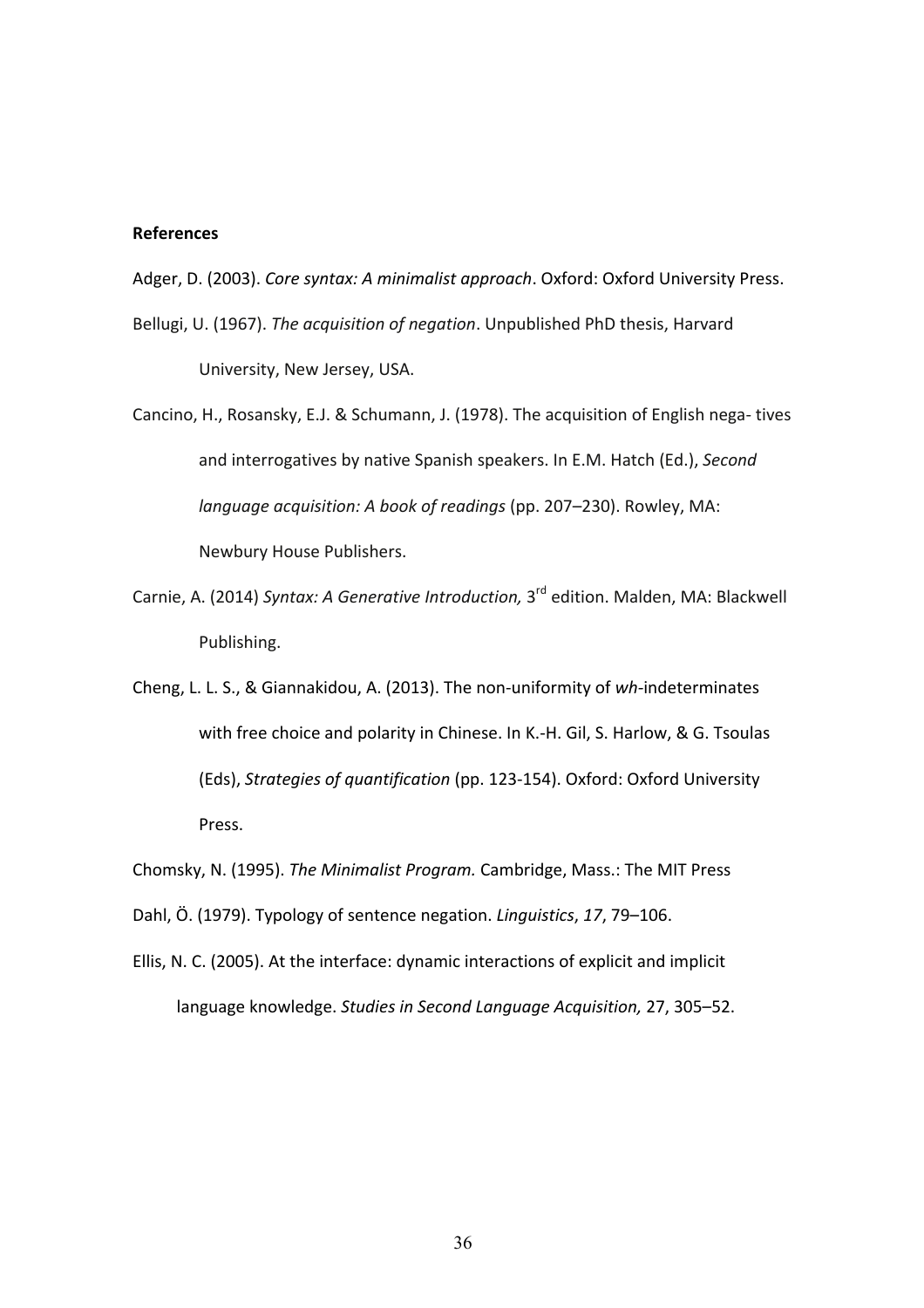- von Fintel, K. (1999). NPI-licensing, Strawson-entailment, and context-dependency. *Journal of Semantics, 16*, 97–148.
- Giannakidou, A. (1998). *Polarity sensitivity as (non)veridical dependency*. Amsterdam/Philadelphia: John Benjamins.
- Giannakidou, A. (2001). The meaning of free choice. *Linguistics and Philosophy*, *24*, 659–735.
- Gil, K. H., & Marsden, H. (2013). Existential quantifiers in second language acquisition: A feature reassembly account. *Linguistic Approaches to Bilingualism*, *3*, 117– 149.
- Han, Y. & Ellis, R., (1998). Implicit knowledge, explicit knowledge and general language proficiency. *Language Teaching Research*, *2*, 1‐23.
- Horn, L. (2011). Introduction. In L. Horn (Ed.), *The expression of negation* (pp.1–7). Berlin: De Gruyter Mouton.
- Hopp, H. (2010). Ultimate attainment in L2 inflection: Performance similarities between non‐native and native speakers. *Lingua*, *120*, 901‐931.
- Hyams, N. (1986). *Language acquisition and the theory of parameters*. Dordrecht: Reidel.
- IELTS. (2017). *How IELTS is scored*. https://www.ielts.org/about‐the‐test/how‐ielts‐is‐ scored [accessed 6 February, 2017].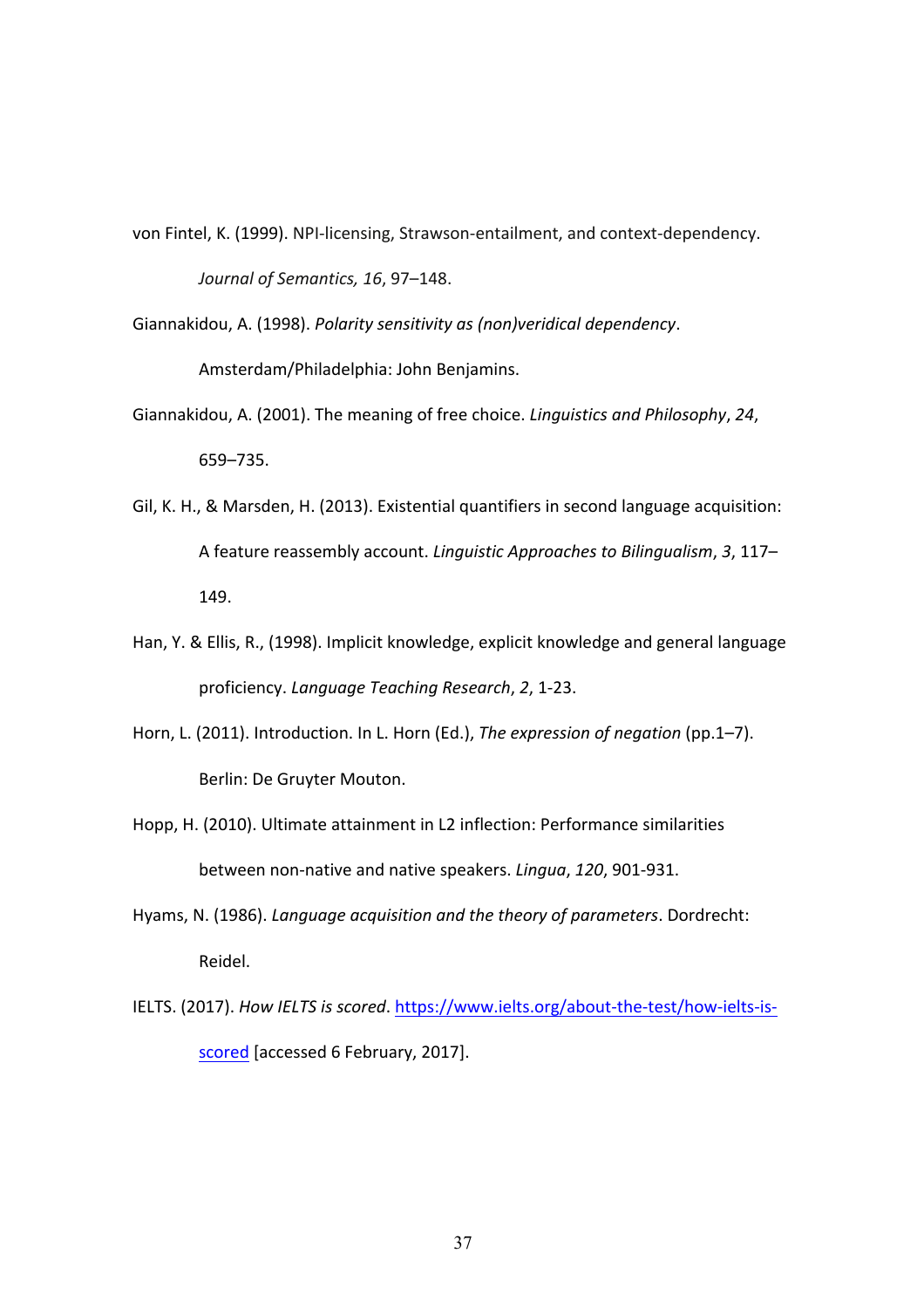- Ladusaw, W. (1980a). *Polarity sensitivity as inherent scope relations.* New York*:*  Garland.
- Ladusaw, W. (1980b). On the notion "Affective" in the analysis of negative polarity items. *Journal of Linguistic Research, 1*, 1‐23.
- Ladusaw, W. (1996). Negation and polarity items. In S. Lappin (Ed.), *The handbook of contemporary semantic theory* (pp. 321–341). Oxford: Blackwell.
- Li, Y.‐H. A. (1992). Indefinite *wh* in Mandarin Chinese. *Journal of East Asian Linguistics*, *1*, 125–155.
- Mackey, A., & Goo, J. (2007). Interaction research in SLA: A meta‐analysis and research synthesis. In A. Mackey (Ed.), *Conversational interaction in second language acquisition: A series of empirical studies* (pp. 407–452). Oxford: Oxford University Press.
- Marsden, H. (2008). Pair‐list readings in Korean‐Japanese, Chinese‐Japanese and English Japanese interlanguage. *Second Language Research, 24*, 189‐226.
- Marsden, H. (2009). Distributive quantifier scope in English‐Japanese and Korean‐ Japanese interlanguage. *Language Acquisition, 16*, 135–177.
- Marsden, H., Whong, M. & Gil, K.H. (2017). *What's in the textbook and what's in the mind: polarity item "any" in learner English*. *Studies in Second Language Acquisition*.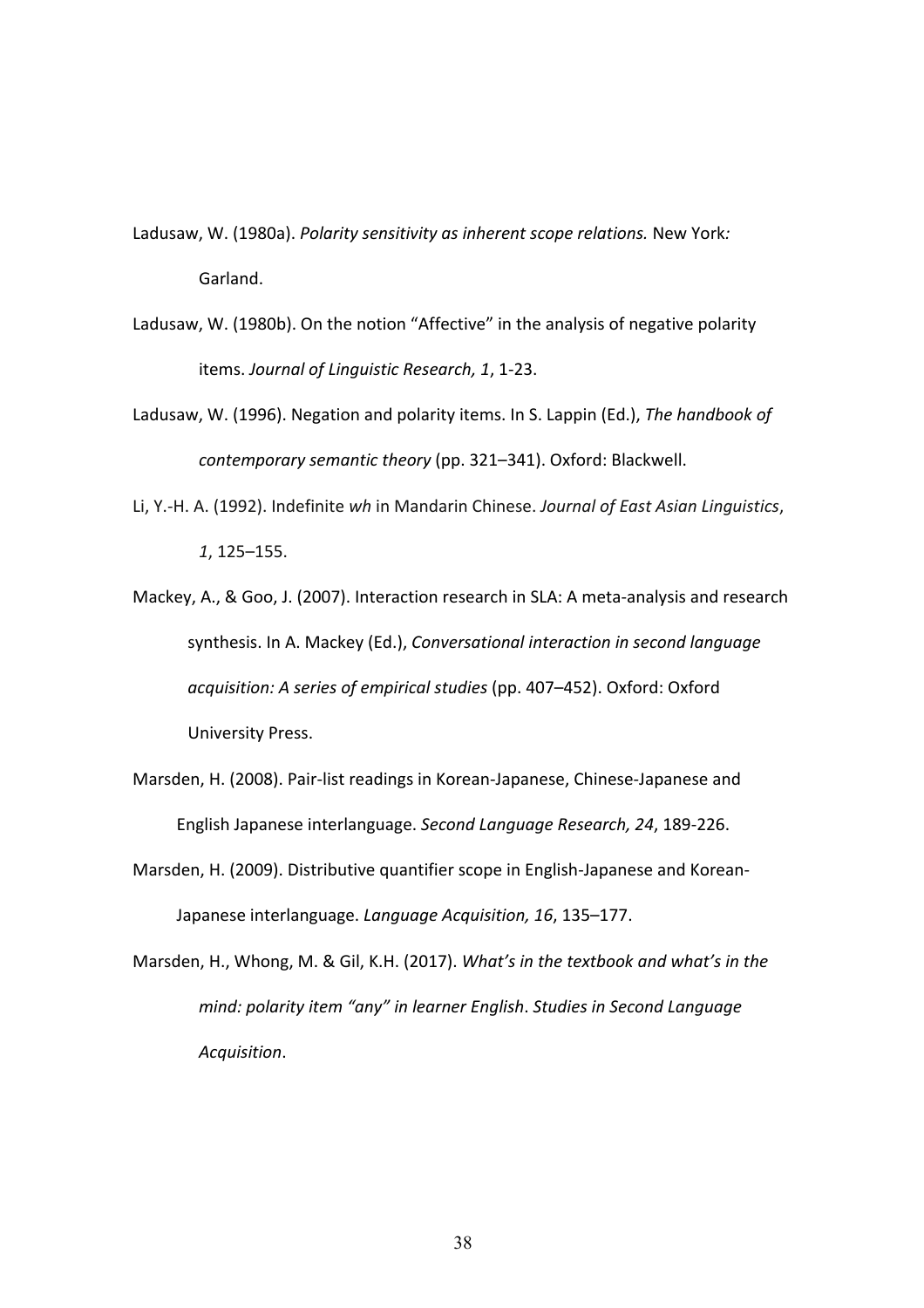- Norris, J. M., & Ortega, L. (2000). Effectiveness of L2 instruction: A research synthesis and quantitative meta‐analysis. *Language Learning*, 50, 417–528.
- Norris, J. M., & Ortega L. (2001). Does type of instruction make a difference? Substantive findings from a meta‐analytic review. *Language Learning, 51*, 157– 213.
- Sorace, A. (1996). The use of acceptability judgments in second language acquisition research. In W. C. Ritchie & T. K. Bhati (Eds.), *Handbook of second language acquisition* (pp. 375‐409). San Diego, CA: Academic Press.
- Spada, N., & Tomita, Y. (2010). Interactions between type of instruction and type of language feature: A meta‐analysis. *Language Learning*, *60*, 263‐308.
- Szabolcsi, A. (2004). Positive polarity negative polarity. *Natural Language & Linguistic Theory*, *22*, 409–452.
- Tsimpli, I. M., & Dimitrakopoulou, M. (2007). The interpretability hypothesis: evidence from wh‐interrogatives in second language acquisition. *Second Language Research*, *23,* 215‐242.
- Tubau, S. (2008). *Negative concord in English and Romance: syntax‐morphology interface conditions on the expression of negation*. Utrecht: LOT.
- Van Heuven, W.J.B., Mandera, P., Keuleers, E., & Brysbaert, M. (2014). Subtlex‐UK: A new and improved word frequency database for British English. Quarterly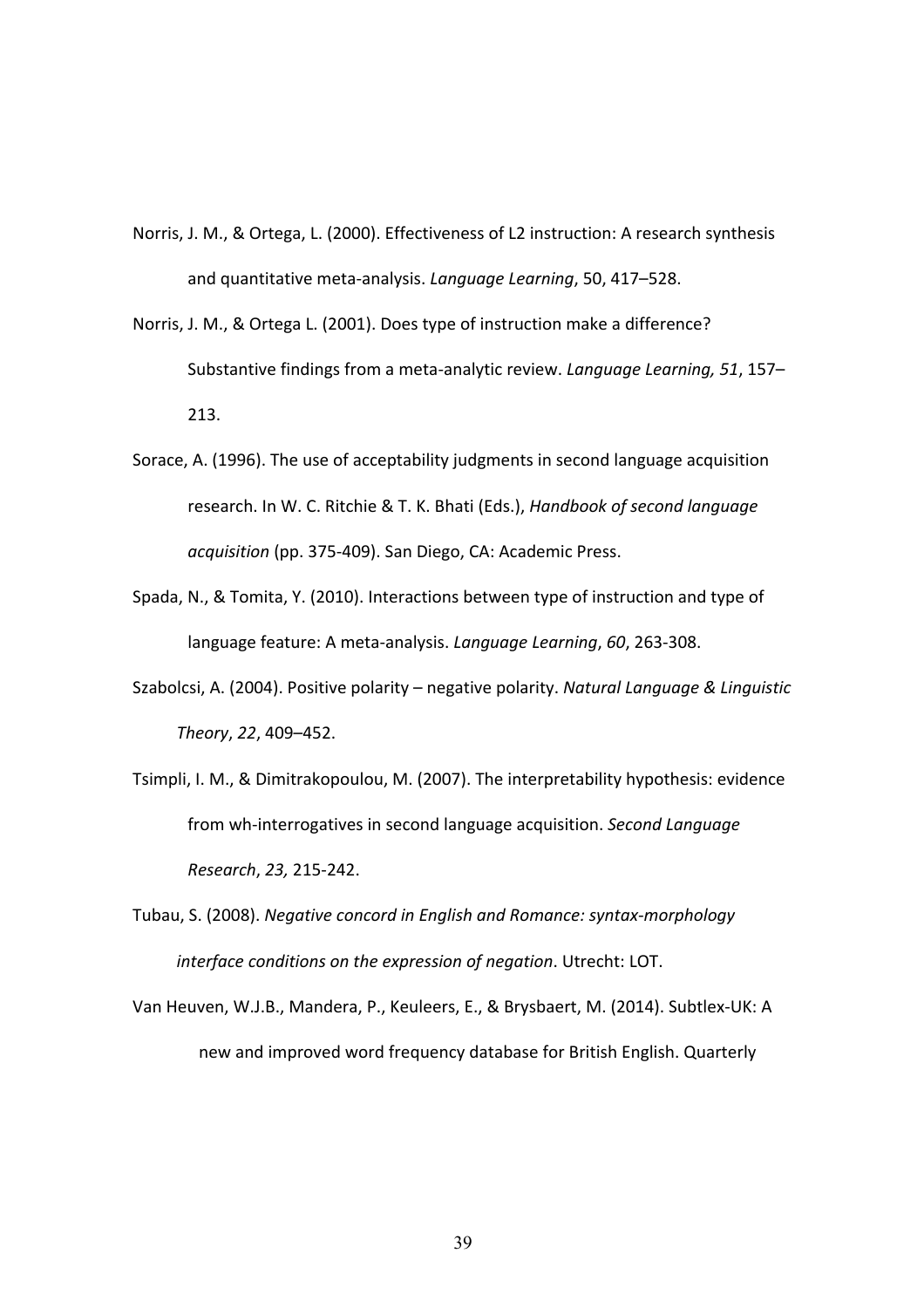Journal of Experimental Psychology, 67, 1176‐1190.

- Wang, Y.-F. F. & Hsieh, M.-L. (1996). A syntactic study of the Chinese negative polarity item *renhe. Cahiers de Linguistique – Asie Orientale, 25*, 35‐62.
- Whong, M., Gil, K.‐H., & Marsden, H. (2013). *Universal Grammar and the second language classroom.* Dordrecht: Springer.
- Whong, M., Gil, K.‐H., & Marsden, H. (2014). Beyond Paradigm: The 'what' and 'how' of classroom research. *Second Language Research, 30*, 551‐568.
- Wode, H. (1981) *Learning a second language.* Tübingen: Gunter Narr.
- Xiang, M., Grove, J., & Giannakidou, A. (2015). Semantic and pragmatic processes in the comprehension of negation: An event related potential study of negative polarity sensitivity. *Journal of Neurolinguistics*. *38*, 71‐88.

Zwarts, Frans (1995). Nonveridical contexts. *Linguistic Analysis, 25*, 286‐312.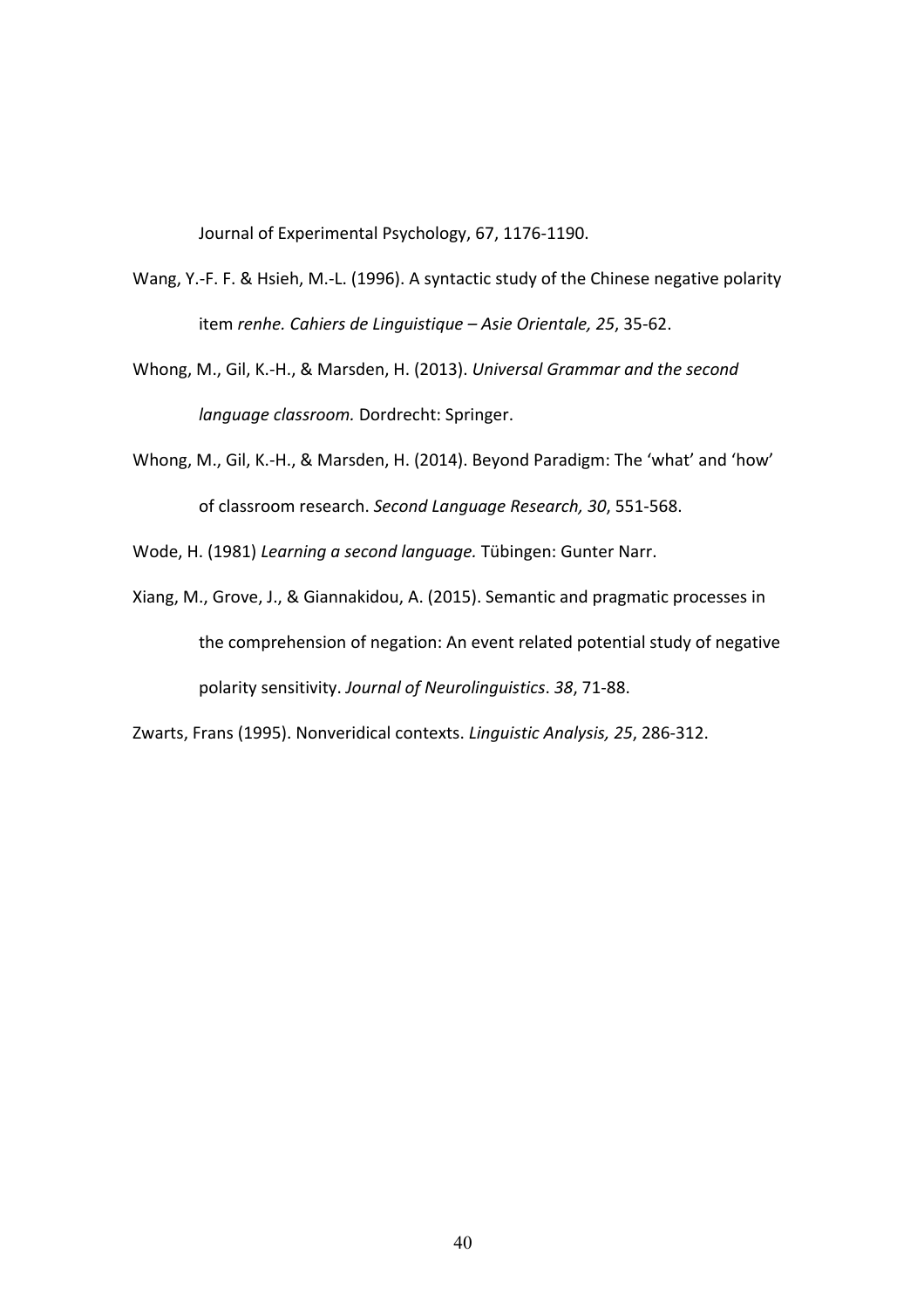# **Appendix: Textbooks included in analysis, listed by series**

Note. The core student book was consulted in all cases, rather than any supplementary materials such as workbooks.

*Cutting Edge / New Cutting Edge,* Pearson Education (Harlow):

| Starter            | Cunningham, S., & Redston, C. with Moor, P. (2002).     |
|--------------------|---------------------------------------------------------|
| Elementary         | Cunningham, S., & Moor, P. with Eales, F. (2005).       |
| Pre-intermediate   | Cunningham, S., & Moor, P. with Comyns Carr, J. (2005). |
| Intermediate       | Cunningham, S., & Moor, P. (2005).                      |
| Upper Intermediate | as above                                                |
| Advanced           | Cunningham, S., & Moor, P. with Comyns Carr, J. (2003). |

*English for Life,* Oxford University Press (Oxford):

Elementary Hutchinson, T. (2007).

Pre‐intermediate *as above*

Intermediate Hutchinson, T. (2009).

*English Unlimited,* Cambridge University Press (Cambridge):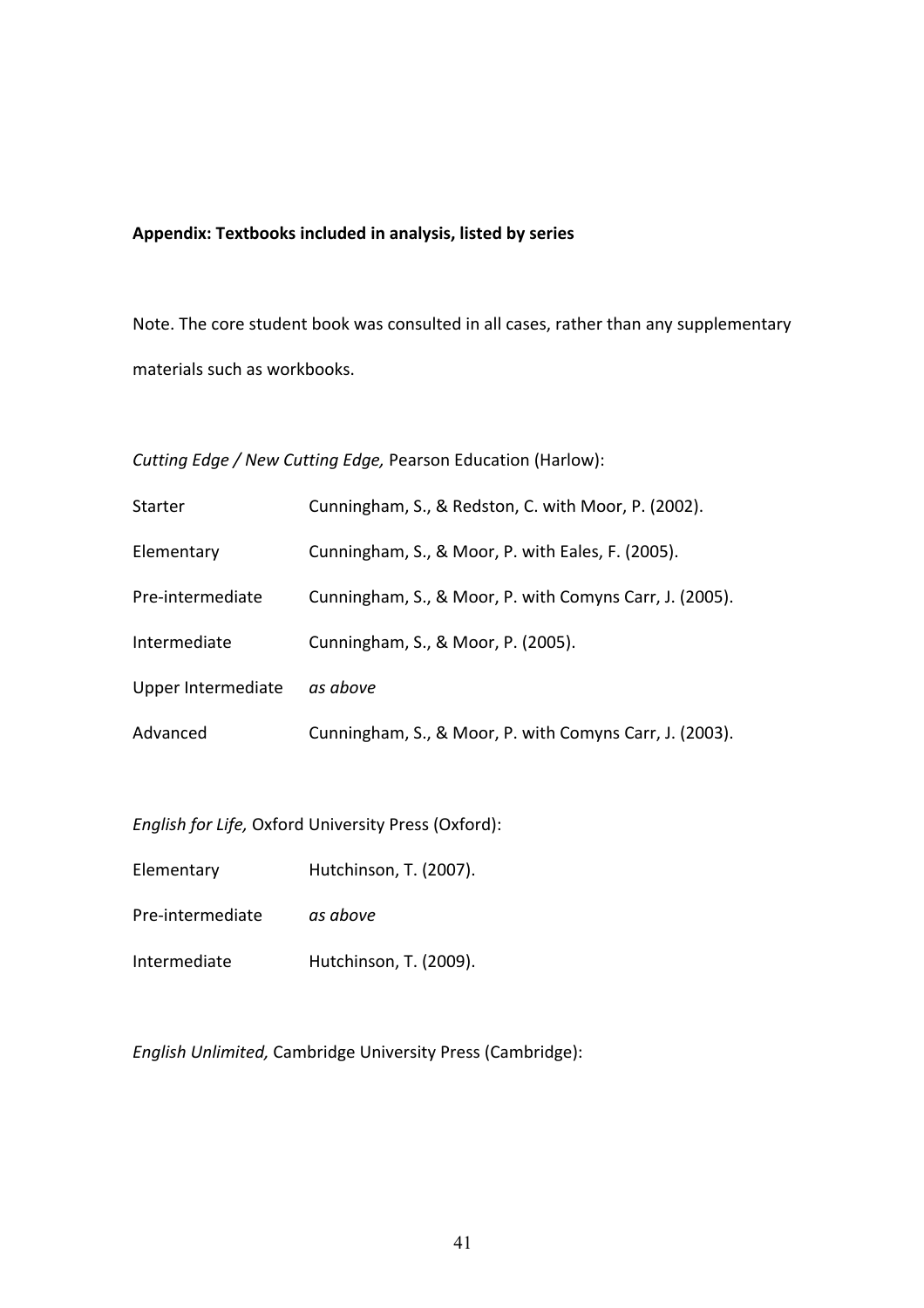| Starter            | Doff, A. (2010).                                              |
|--------------------|---------------------------------------------------------------|
| Elementary         | Tilbury, A., Clementson, T., Hendra, L. A., & Rea, D. (2010). |
| Pre-intermediate   | as above                                                      |
| Intermediate       | Rea, D., & Clementson, T., with Tilbury, A., & Hendra, L. A.  |
|                    | (2011).                                                       |
| Upper Intermediate | Tilbury, A., & Hendra, L. A., with Rea, D., & Clementson, T.  |
|                    | (2011).                                                       |
| Advanced           | Doff, A., & Goldstein, B. (2011).                             |

*Keynote,* National Geographic Learning (Andover).

Intermediate Dummett, P., Stephenson, H., & Lansford, L. (2016).

Upper Intermediate Stephenson, H., Lansford, L., & Dummett, P. (2016).

*New English File,* Oxford University Press (Oxford):

| Elementary                  | Oxenden, C., Latham-Koenig, C., & Seligson, P. (2004). |
|-----------------------------|--------------------------------------------------------|
| Pre-intermediate            | as above                                               |
| Intermediate                | Oxenden, C., & Latham-Koenig, C. (2006).               |
| Upper Intermediate as above |                                                        |